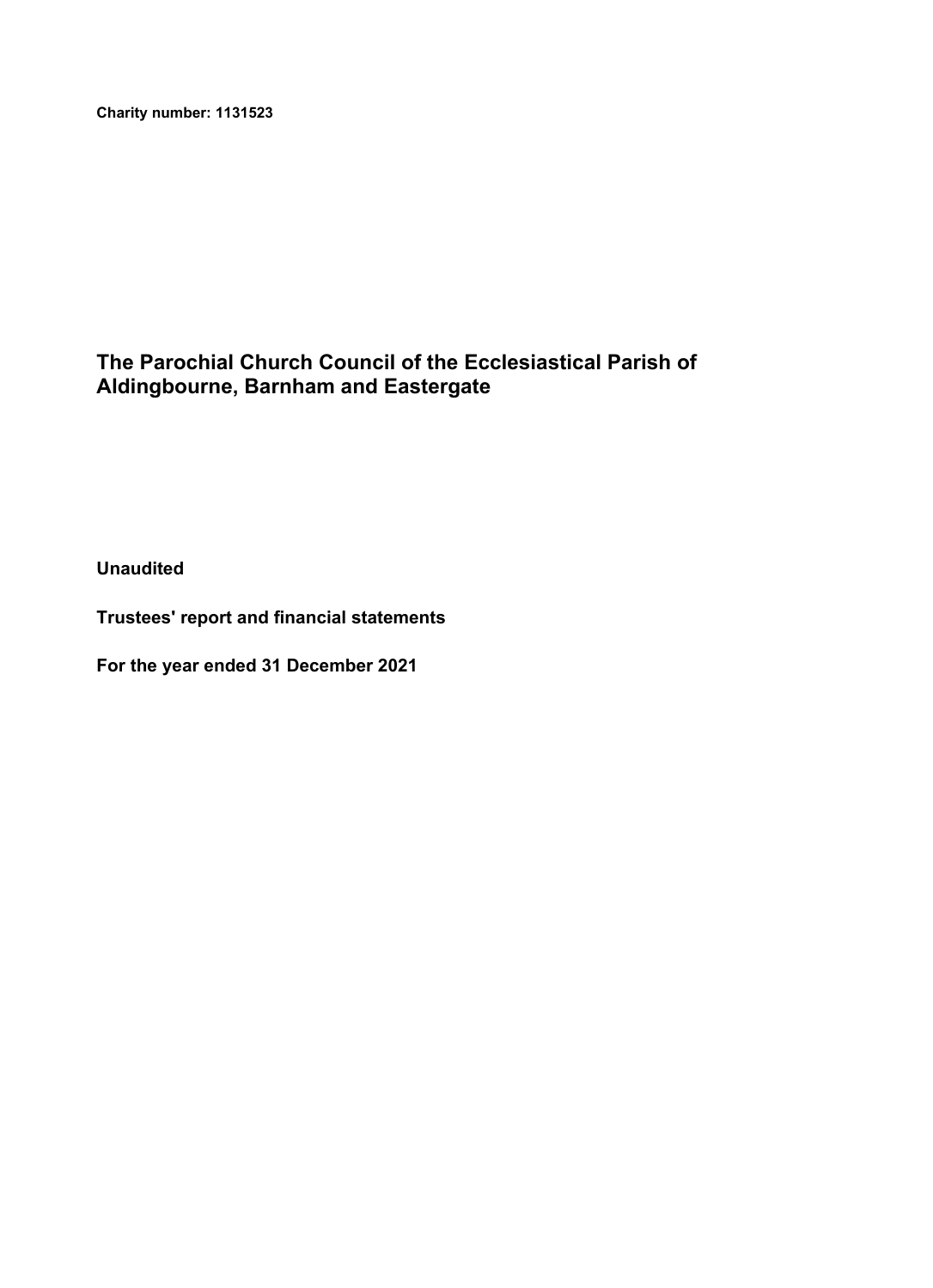# **Contents**

| Reference and administrative details of the Charity, its Elected Members and | Page      |
|------------------------------------------------------------------------------|-----------|
| advisers                                                                     |           |
| <b>Trustees' report</b>                                                      | $2 - 8$   |
| Independent examiner's report                                                | 9         |
| <b>Statement of financial activities</b>                                     | 10        |
| <b>Balance sheet</b>                                                         | 11        |
| Notes to the financial statements                                            | $12 - 26$ |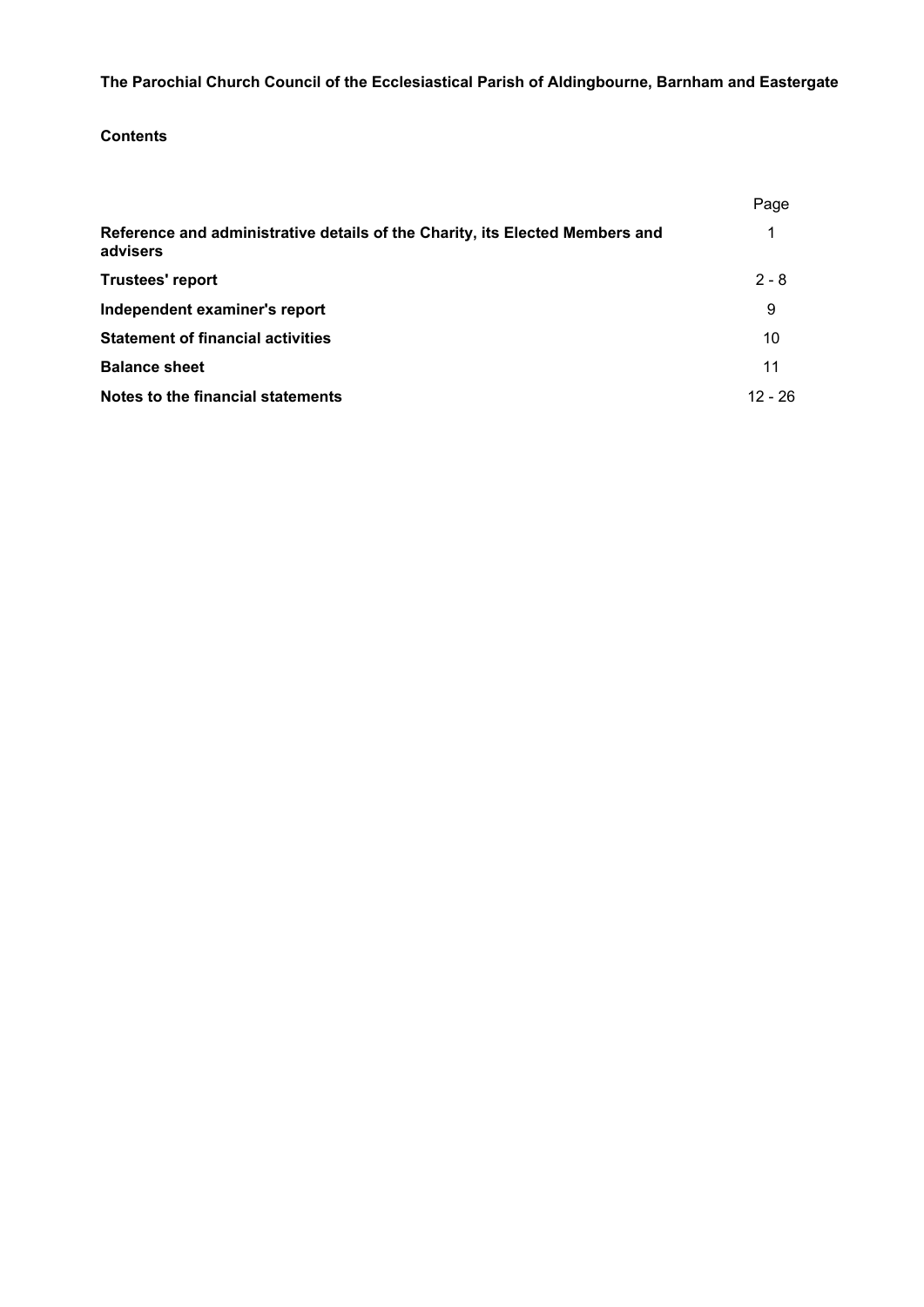### **Reference and administrative details of the Charity, its Elected Members and advisers For the year ended 31 December 2021**

During the year the following served as members of the PCC:

Incumbent and Chairman: The Reverend Canon Paul Armstead (appointed: 21 Oct 2021) Associate Priest: The Reverend Graham Reeves (self supporting) Associate Priest: The Reverend Tony Brant (co-opted member) Associate Priest: The Reverend Sheila Higgins (co-opted member)

| <b>Elected Members</b>        | Mrs Gillian Angrave                              |
|-------------------------------|--------------------------------------------------|
|                               | Mrs Jill Armstead                                |
|                               | <b>Mrs Mary Camerer Cuss</b>                     |
|                               | Mr Chris Climpson                                |
|                               | <b>Mrs Barbara Coombes</b>                       |
|                               | Mr Andrew Dunlop                                 |
|                               | Mr Peter Higgins                                 |
|                               | Mr Mark Holl (resigned 18 May 2021)              |
|                               | Mrs Susan Holmes (resigned 18 May 2021)          |
|                               | Mrs Lisa Martin (appointed 18 May 2021)          |
|                               | Mrs Jackie Reeves                                |
|                               | Mr Jonathan Stapleton                            |
|                               | Mrs Sarah Tripp                                  |
|                               | Mr Chris Wells (appointed 18 May 2021)           |
| <b>Charity registered</b>     |                                                  |
| number                        | 1131523                                          |
| <b>Principal office</b>       | The Parish Office                                |
|                               | 35 Barnham Road, Barnham, Bognor Regis, PO22 0ER |
| <b>Representatives on the</b> | Mrs Lesley Bryant                                |
| <b>Deanery Synod</b>          | Ms Gill Lambourn                                 |
|                               | Mr Steven Maple                                  |
|                               | Mr Bradley Smith                                 |
| <b>Ex-officio members</b>     | Mrs Maggie Courtnadge (Secretary)                |
|                               | Mr Andrew Dunlop (Treasurer)                     |
|                               | Mr Peter Higgins (Safeguarding officer)          |
|                               | Wardens:                                         |
|                               | Mr Julian Buxton (A)                             |
|                               | Mr Steven Maple (B) (Electoral Roll Officer)     |
|                               | Mr Bradley Smith (B)<br>Mr R Brown (E)           |
|                               | Mr Gary Courtnadge (E)                           |
|                               |                                                  |

Membership of the PCC is determined under the Church Representation Rules and consists of certain ex-officio members (the Rector and the associate priest licensed to officiate in the church), the churchwardens and members of the Deanery, Diocesan or General Synods and 12 members of the church who are elected at the Annual Parochial Church Meeting (APCM). Members are warmly encouraged to stand for election to the PCC and we try to ensure a balance of skills and experience where possible.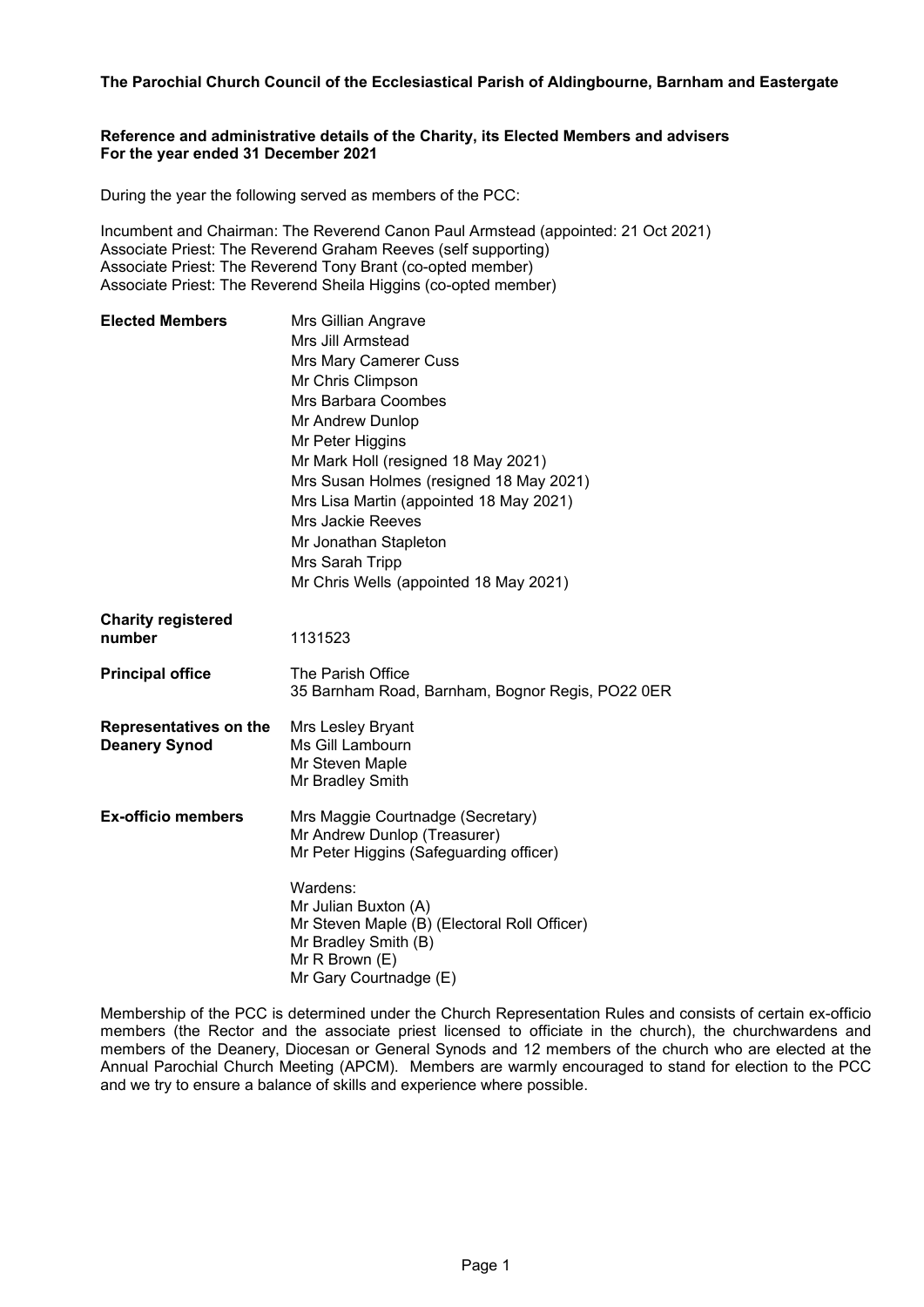#### **Trustees' report For the year ended 31 December 2021**

The Trustees present their annual report together with financial statements for the year ended 31 December 2021.

### **Objectives and activities**

#### **a. Policies and objectives**

Aldingbourne, Barnham and Eastergate PCC has the responsibility of co-operating with the incumbent, (in post from 21 October 2021), in promoting in the ecclesiastical parish the whole mission of the Church, pastoral, evangelistic, social and ecumenical.

The PCC is committed to enabling as many people as possible to worship at our churches and to become part of the parish community. The PCC maintains an overview of worship throughout the parish and makes suggestions on how our services and activities can involve the many groups that live within our three combined parishes.

#### **b. Activities undertaken to achieve objectives**

When planning our activities for the year, the Rector and the PCC have considered the Commission's guidance on public benefit and, in particular, the specific guidance on charities for the advancement of religion. In particular, we try to enable ordinary people to live out their faith as part of our parish community through:

Worship and prayer, learning about the Gospel and developing ecumenical links with other local groups. For example, St Mary's Barnham is also used to celebrate Roman Catholic Mass each week as there are no local facilities for that congregation.

Pastoral care for people in the parish, including visiting nursing homes and private homes when the conditions of the pandemic have allowed.

# **c. Main activities undertaken to further the Charity's purposes for the public benefit**

This example also addresses the new public benefit reporting requirements that applies to all charities reporting for financial years beginning on or after 1st April 2008. As a small charity below the Charities Act audit threshold the report focuses on the main activities undertaken together with a confirmation that the trustees have regard to our guidance on public benefit, in particular the guidance on charities for the advancement of religion, when planning their activities. More detailed information about activities and their success is provided in the 'Achievements and Performance' section of the report.

The annual report specifically addresses the two key principles by which we will assess public benefit

1) There must be identifiable benefit or benefits – the trustees have explained the activities and benefits which flow from them to the parish community.

2) Benefit must be to the public, or a section of the public – the trustees have explained their commitment to enabling as many people as possible to worship and become part of the parish community.

Additional information is provided about the contribution made by volunteers.

# **d. Safeguarding**

The PCC has complied with the duty under section 5 of the Safeguarding and Clergy Discipline Measure 2016, fully recognising its duty to have due regard to House of Bishops' guidance on safeguarding children and vulnerable adults.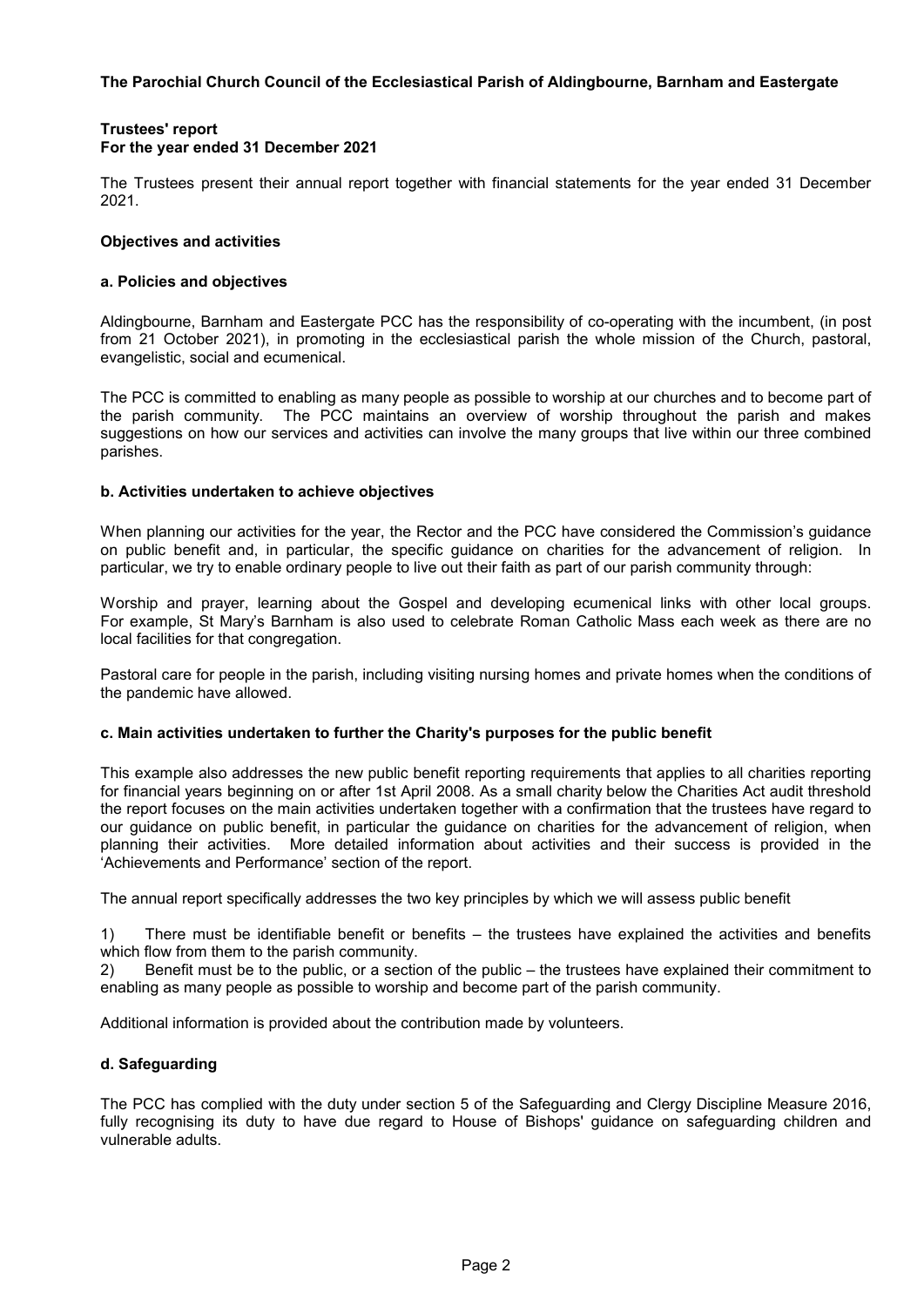### **Trustees' report (continued) For the year ended 31 December 2021**

# **Achievements and performance**

# **a. Review of activities**

There are 159 parishioners on the combined electoral roll; the estimated average adult attendance at our three churches on a normal Sunday is 120.

In 2021 our parish has enjoyed another year of faithful service to God's church and the people of our community. However, active worship and other parish events has been severely curtailed due to the pandemic, Covid 19, and taking appropriate actions to protect those who attend services and events that we were able to hold.

The three years of interregnum came to an end on 21 October 2021 when with due ceremony The Revd Canon Paul Armstead was licenced as Rector of the parish by Bishop Martin and installed by the Archdeacon of Chichester. The service was held at St Mary's Aldingbourne.

During the year the PCC met 5 times and continues to work diligently through the committee structure in all matters of administration and finance, ministry and mission and social and fundraising. The maintenance and upkeep of our churches, our careful stewardship of money and resources as well as our outreach to the community which includes more and more new homes are all things that are constantly attended to.

A particular thanks must go to our 5 churchwardens who took full responsibility for the parish during the interregnum and have worked tirelessly in the interest of all of us in the parish and without whose work the parish would have found it difficult to move forward so effectively during this second interregnum and now work alongside our new Rector.

As a parish we aim to fulfil our vision of: Attending to God - through prayer, worship and action Building Christian Community - through pastoral care and love Commending God's Love - through our outreach and mission

Our shared vision forms the structure of this review of the year.

# **b. Attending to God**

During the year our three churches have continued as much as Covid19 restrictions allow, to offer their own distinctive styles of worship and maintain a loyal following. Aldingbourne has a congregation which enjoys traditional Anglican worship, and being the largest of our buildings is well used for united events as well as weddings and baptisms. The Barnham congregation has continued its Anglo Catholic style of worship and, also shares its association with the local Roman Catholic community who celebrate Mass there each Monday morning when allowed. Father Graham continues to develop this church as a church affiliated to the Society of St Wilfred and St Hilda and as a Walsingham cell with regular pilgrimages to the Shrine. Eastergate remains popular with families and children and, being a small building, is often full to capacity. During the week there is a regular Eucharist on Wednesdays at St George's Eastergate.

Throughout this year we have adopted safe protocols as advised by the national church during this period of pandemic and at Christmas and Easter all our churches, unlike in normal times, had extremely restricted services due to these restrictions, much to our sadness.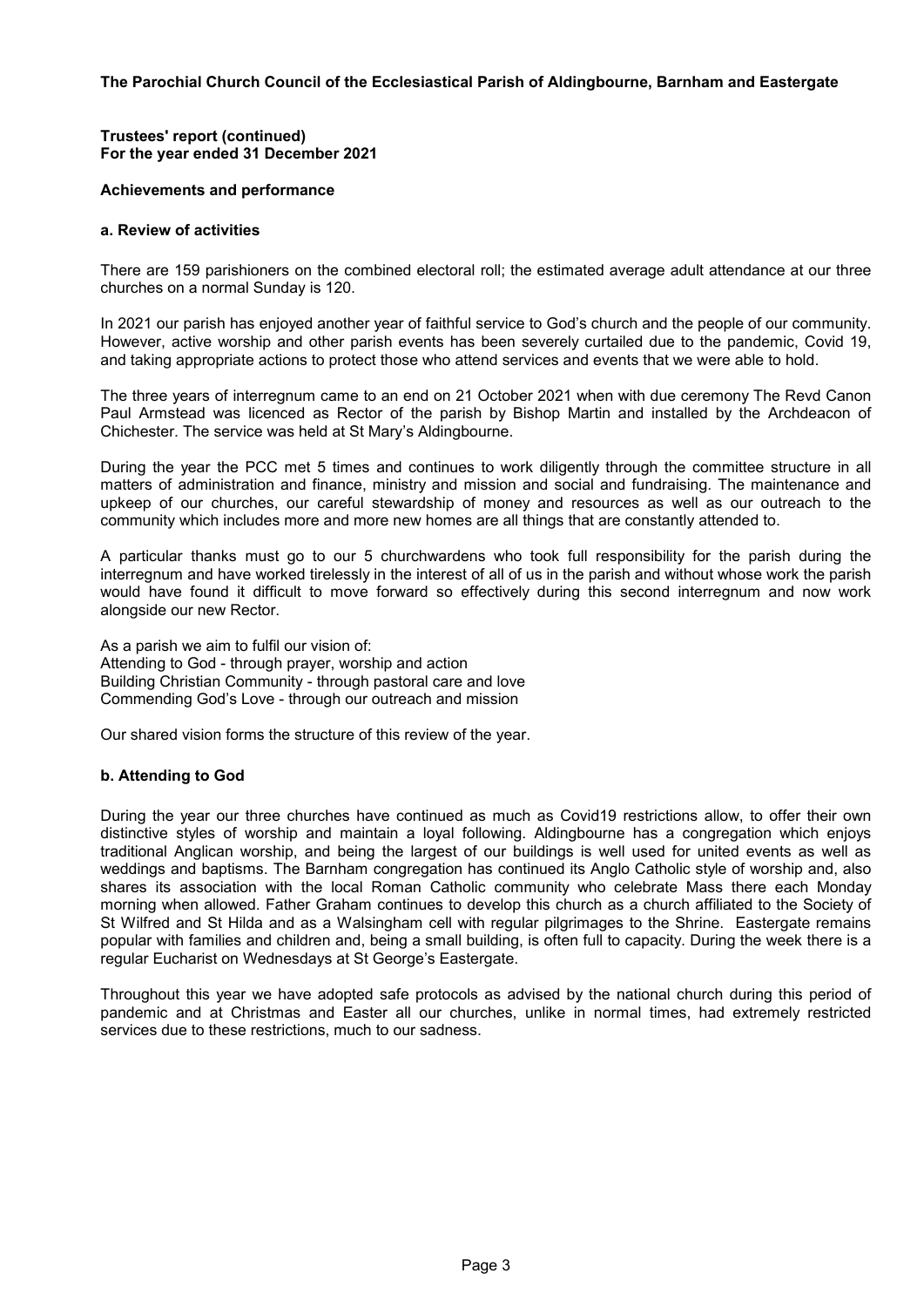### **Trustees' report (continued) For the year ended 31 December 2021**

# **Achievements and performance (continued)**

### **c. Building christian community**

We have delighted in still being able to run our study groups and these have included special events during Lent and Advent. Our Mothers' Union members have held events and members of the Walsingham Cell at St Mary's Barnham are looking forward to making pilgrimage to the Shrine again soon. Events such as these all supplement and enrich our discipleship as God's church.

Our links with the diocese of Nyahururu have been maintained through the year with regular correspondence.

Throughout the year, wherever possible due to covid 19 restrictions, we have continued with a busy and varied pattern of pastoral care. Our clergy continue to offer excellent pastoral care to a large number of people across the parish joined very ably by Catarina Brown and Maggie Courtnadge who give very generously of their time as Authorised Lay Ministers, our thanks to them for being willing to take on this role.

Our work with the older members of our community has continued to be one of high engagement and support. It has included a monthly Parish lunch in Eastergate village hall and we are waiting for the day when we can restart 'Nippers and Slippers' which takes place each term in Eastergate Primary School and brings together young and old in an unforgettable way. Our grateful thanks to all those who put a great deal of time and effort into organising all these things.

# **d. Commending God's love**

Throughout the year we have continued opportunities to build mission within our church school both with parents and children. The children come regularly to St George's for end of term services. Rev Sheila, and also now, Fr Paul, conduct regular assemblies. We are immensely grateful to Catherine Ward, the headmistress and to Hedda Wells, Chair of Governors, for all their hard work.

Our work with young people and children continues to thrive and our particular thanks for this must go to Kate Holland, Hedda Wells and their team at St George's Eastergate who work untiringly on a regular Sunday School programme which have proved very popular with young families in the parish. Play and Pray continues every Friday morning in St George's, and many thanks are extended to Hedda Wells for continuing this area. The link between this and the baptisms held in the parish continues.

We have also enjoyed some excellent social events. We delighted that we could hold our Summer Fayre, a separate plant sale and the Christmas Fayre too taking due regard of Covid 19 protocols. Our grateful thanks go to those on the Social and Fundraising team for all their hard work.

Several members of the parish continue to work at the Food Bank in Bognor and a regular supply of donations are sent regularly from each of our churches using collection points at the Co-op and Trading Post.

The community at large benefits greatly from our monthly Parish News magazine. With a circulation of around 850 households, it provides local information as well as being a real outreach for the work of the church. We are thankful to Jonathan Stapleton, our Editor, and Sarah Tripp, our Advertising Manager, and all those involved in the distribution of the magazine.

We are very indebted to Stephen Maple for all the work he has put into our parish website. It is now such an important growth area as a valuable tool for outreach and mission; newcomers to the parish enquiring about the occasional offices as well as regular worship are increasingly relying on this type of communication. In addition to this our use of Facebook and other types of social media is a growing area.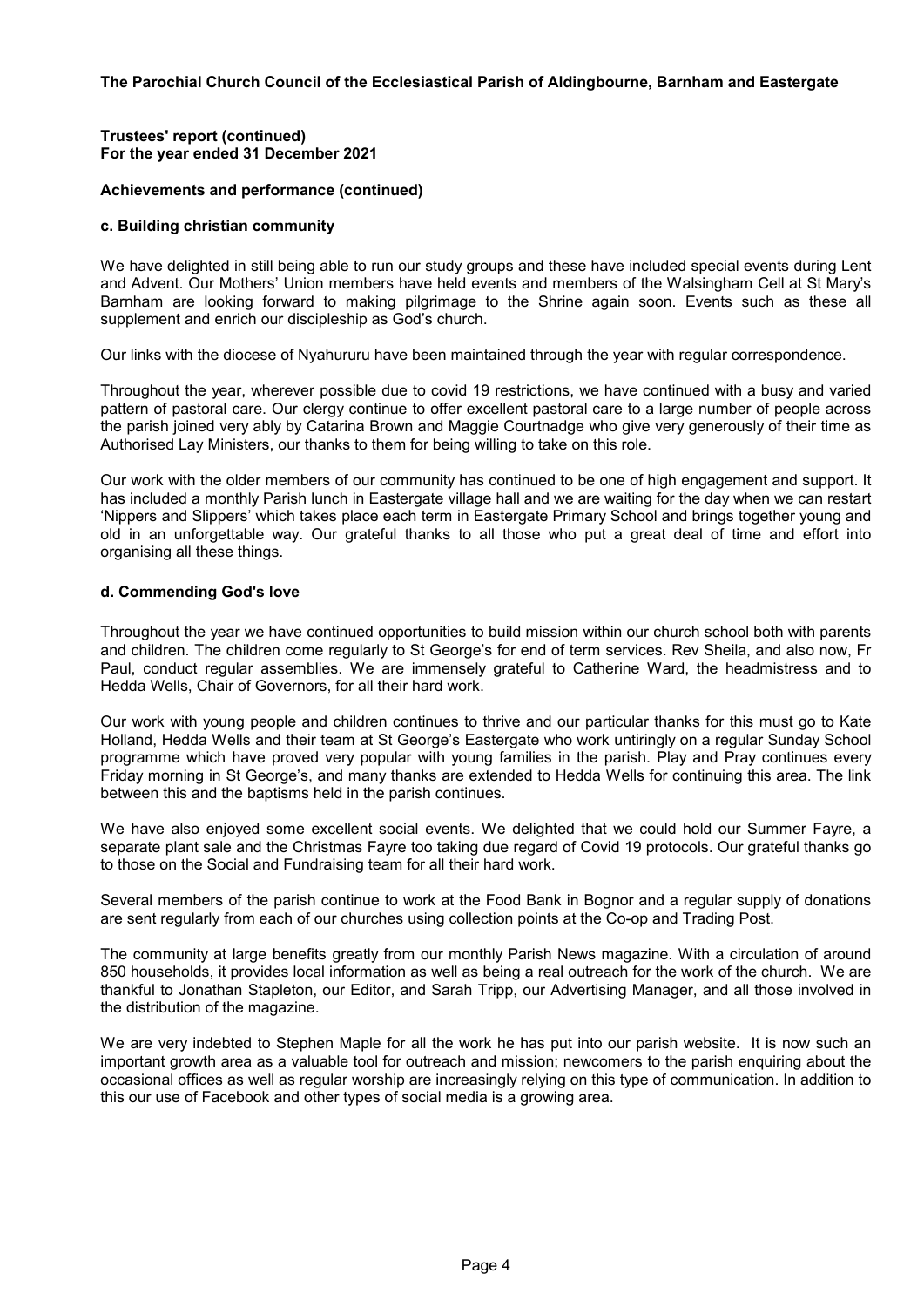### **Trustees' report (continued) For the year ended 31 December 2021**

### **Achievements and performance (continued)**

#### **e. A few more thank yous**

There are too many people who do such great work for our parish to mention them all by name, but particular thanks must go to our wonderful churchwardens and to Andrew our Treasurer. To Vera Saunders our parish Administrator (ably supported by Roger her husband). To Peter Higgins our Safeguarding Officer. To Revd Sheila, Fr Tony and Fr Graham for their untiring service. To all those who through their ministry of cleaning or flower arranging keep our churches looking beautiful. To those who make our worship so meaningful and profound; our musicians, sacristans, servers and organists. To those who work with our children as well as our older members (and those inbetween!) and to so many others who help to create the strong bonds of friendship and care in our united parish. And finally to Fr Paul, for now joining us on our journey of faith and discovery as the body of Christ.

#### **Financial review**

#### **a. Going concern**

The Covid 19 pandemic this year, as last, has had a very significant effect on Church life and the related activities of the church parish as a whole. The Church buildings have remained open but Covid 19 protocols have meant congregations have been more aware of distancing and protecting each and everyone. Many of our parishioners are elderly and wished to self-isolate so did not attend Church at times in the year. Social activities have been fewer in number but we were delighted that the two Fayres could go ahead, a much needed boost to our finances. Another positive is that most financial supporters of the church continued with their normal planned giving.

After making appropriate enquiries the trustees have a reasonable expectation that the charity has adequate resources to continue in operational existence for the foreseeable future. The combined parish does have modest reserves to fall back on. For this reason, they continue to adopt the going concern basis in preparing the financial statements. Further details regarding the adoption of the going concern basis can be found in the Accounting Policies.

#### **b. Review for the year**

The PCC monitors its finances in two parts, with the aim of covering ordinary running costs using regular donations, income from parish fundraising, events during the year and magazine profits. Any surplus or sizeable one-off donations are then held in reserve for designation by the PCC towards projects, repairs and improvements.

Overall income from all sources of £135,611 was £30,139 higher than 2020 (£105,472). General and unrestricted donations have increased to £85,067 from £71,913 in 2020.

Total tax efficient planned giving decreased slightly this year to £56,131 (£58,357 in 2020) with the gift aid tax rebate also decreasing to £8,352 from £14,683 in 2020.

Tax efficient planned giving also includes £5,378 of restricted donations towards specific aims.

Non gift aided sundry and one-off donations amounted to £7,168 (£2,465 in 2020).

Cash receipts from collection plates during services added £2,927 (£2,499 in 2020) and non-gift aided regular giving increased to £10,088 (£4,188 in 2020).

Fetes and events income increased to £11,732 when compared to £2,809 in 2020. Clergy fees increased to £18,789 (£10,042 in 2020). Fees for weddings have still been effected by covid 19 restrictions but have begun to increase.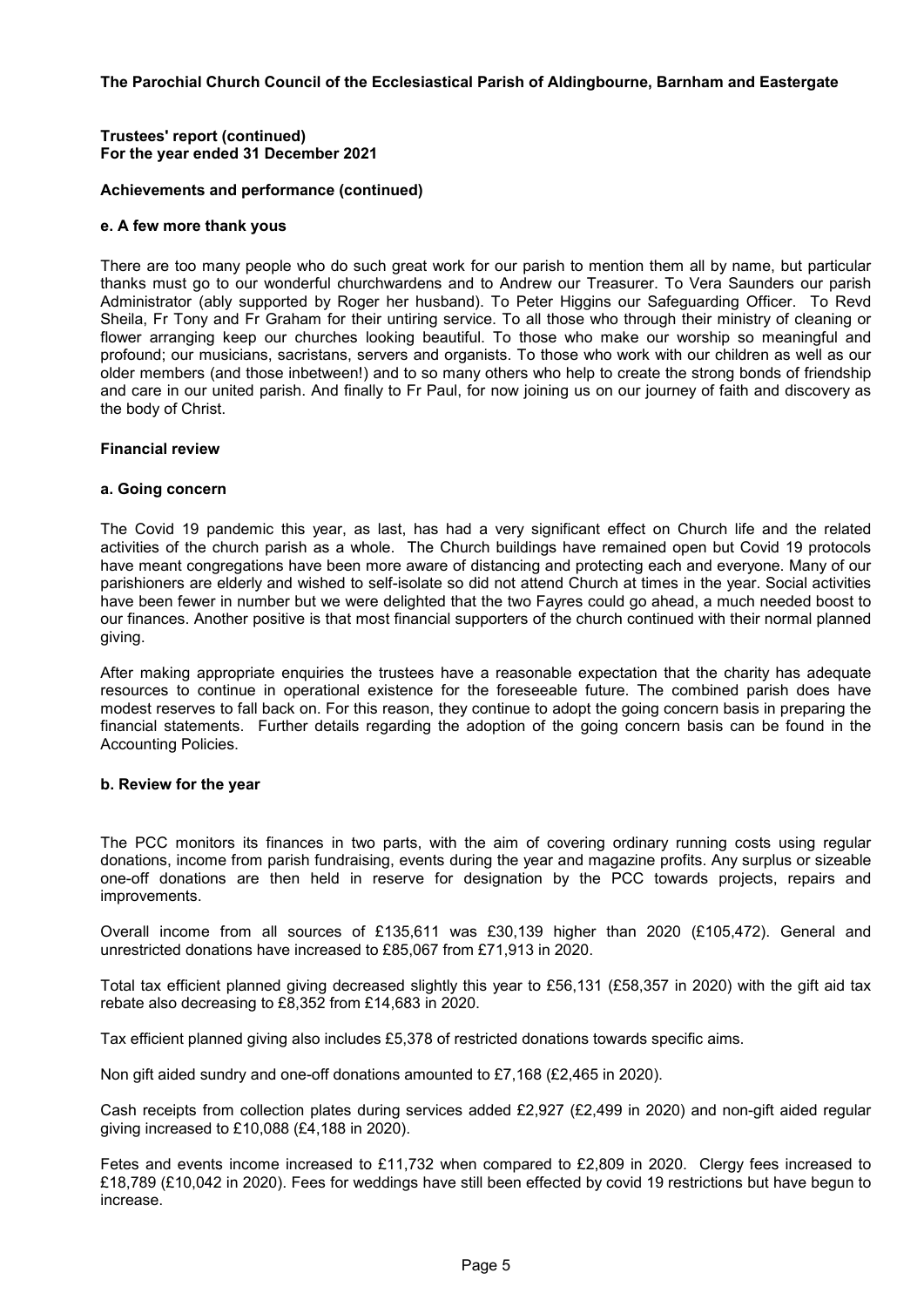#### **Trustees' report (continued) For the year ended 31 December 2021**

The parish news also generated income of £8,370 (compared to £7,796 in 2020). The increase was mainly due to an increase in advertising revenue. Printing and distribution costs increased slightly to £3,686 (£3,414 in 2020) leaving an increased contribution to funds of £4,684 (£4,382 in 2020).

Interest and income from reserves increased, to £2,211 (£1,633 in 2020).

Overall expenditure in 2021 amounted to £124,703 (up from £113,221 in 2020). In 2021 this included £12,904 on items covered by restricted funds.

The parish contribution to the Diocese to cover clergy and insurance costs amounting to £64,999 (£74,032 in 2020).

The expenditure on churchyard grass cutting has decreased to £3,370 (£4,458 in 2020) with grass cutting at St Marys Barnham churchyard continued to be carried out by the churchwardens.

Utility costs including heating and lighting increased to £12,927 (£9,207 in 2020). This reflects the lower usage of the church buildings during lockdown in 2020. We are very concerned about the rises in energy costs for the future.

2021 also saw a significant increase in the underlying value of our investment funds, managed by CCLA of £7,577.

This leaves an overall total surplus of £18,485 for 2021, with total funds of £134,880 (£116,395 in 2020).

In summary, considering the terrible effect of the Covid19 pandemic on the Church as a whole, the parish financial position has avoided a catastrophic decline which some of the other areas of the economy have suffered. The finances of the Parish have been very carefully managed by the wardens and the PCC minimising expenditure wherever possible.

#### **c. Reserves policy**

It is the PCC policy to maintain a balance on unrestricted funds (if possible), which is at least six months' unrestricted payments, to cover emergency situations that may arise from time to time and to support irregular cashflow. The balance of £116,388 on unrestricted funds at the year end is in line with this policy. The £18,492 in restricted funds are retained towards St George's Eastergate, St Mary's Barnham repairs, the toilet fund and Youth work.

#### **Structure, governance and management**

#### **a. Constitution**

The Parochial Church Council (PCC) is a registered charity number 1131523 and is governed by the PCC Powers Measure (1996) as amended and Church Representative Rules.

#### **b. Methods of appointment or election of Trustees**

Membership of the PCC is determined under the Church Representation Rules and consists of certain ex-officio members (the incumbent, assistant priests, lay readers licenced to officiate in church), the church wardens, members of the Deanery Synod and 12 members of the church who are elected at the Annual Parochial Church Meeting (APCM)..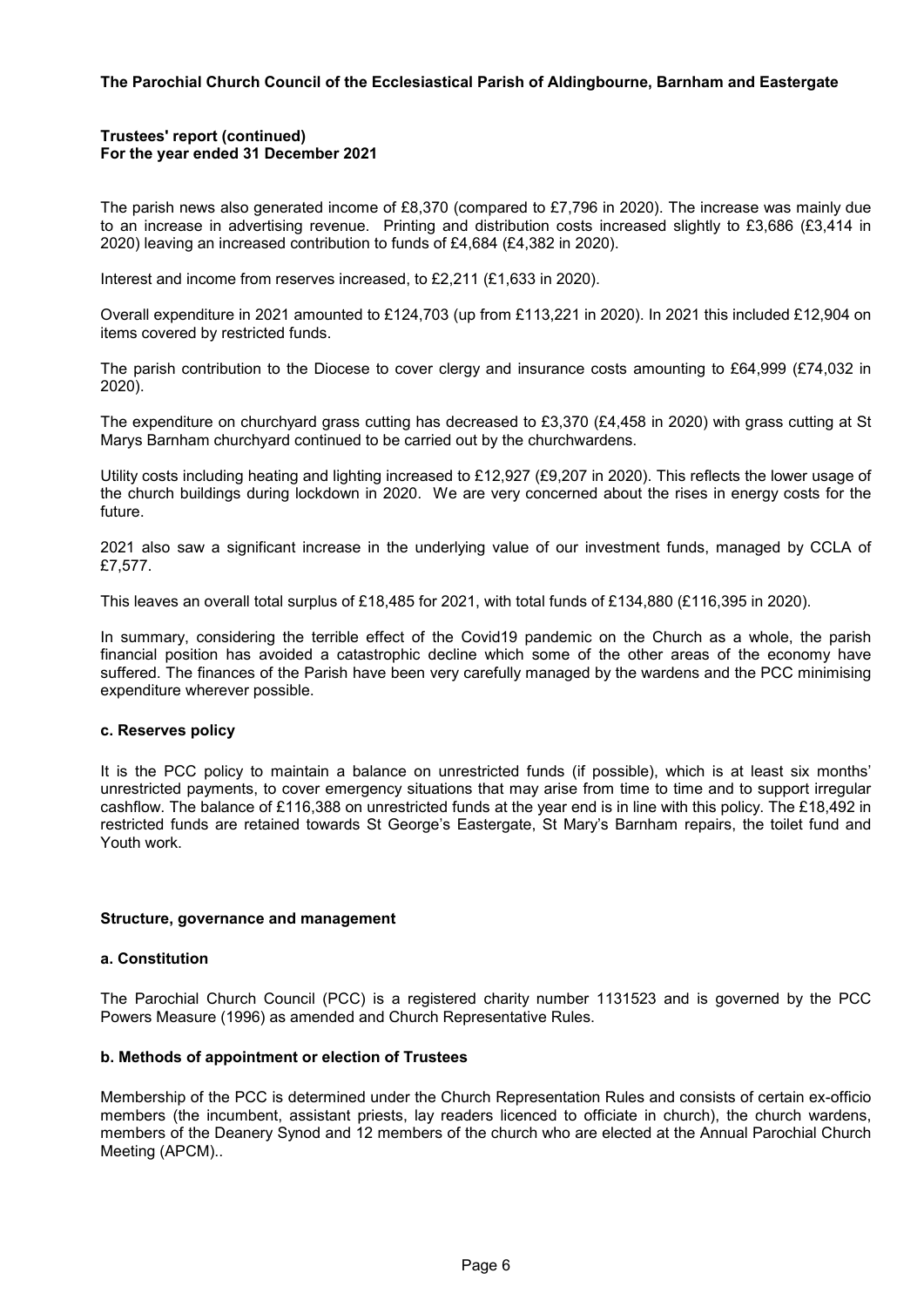**Trustees' report (continued) For the year ended 31 December 2021**

# **Structure, governance and management (continued)**

### **c. Organisational structure and decision-making policies**

The PCC operates through a number of committees which meet between full meetings of the PCC:

(1) Admin & Finance Committee

Oversees the financial position of the parish by monitoring income and expenditure. Attends to matters relating to the church buildings and fabric, the three churchyards and the Rectory.

(2) Mission & Ministry Committee

Attends to matters relating to the local churches, such as aspects of worship, mid-week groups and the work with children and young people, ecumenical links and the support of mission and relief agencies.

(3) Fundraising & Social Committee Organises fundraising and social activities, stewardship etc.

(4) Sequestration Committee

To make provision for the performance of the ecclesiastical duties of the benefice (ceased 20 October 2021 on the appointment of the Rector)

(5) Standing Committee

The Rector, churchwardens and PCC Treasurer form the Standing Committee that meets monthly and as required to transact PCC business.

### **Statement of Trustees' responsibilities**

The Trustees are responsible for preparing the Trustees' report and the financial statements in accordance with applicable law and United Kingdom Accounting Standards (United Kingdom Generally Accepted Accounting Practice).

The law applicable to charities in England & Wales requires the Trustees to prepare financial statements for each financial Year which give a true and fair view of the state of affairs of the Charity and of its incoming resources and application of resources, including its income and expenditure, for that period. In preparing these financial statements, the Trustees are required to:

- select suitable accounting policies and then apply them consistently;
- observe the methods and principles of the Charities SORP (FRS 102);
- make judgments and accounting estimates that are reasonable and prudent;
- state whether applicable UK Accounting Standards (FRS 102) have been followed, subject to any material departures disclosed and explained in the financial statements;
- prepare the financial statements on the going concern basis unless it is inappropriate to presume that the Charity will continue in business.

The Trustees are responsible for keeping adequate accounting records that are sufficient to show and explain the Charity's transactions and disclose with reasonable accuracy at any time the financial position of the Charity and enable them to ensure that the financial statements comply with the Charities Act 2011, the Charity (Accounts and Reports) Regulations 2008 and the provisions of the . They are also responsible for safeguarding the assets of the Charity and hence for taking reasonable steps for the prevention and detection of fraud and other irregularities.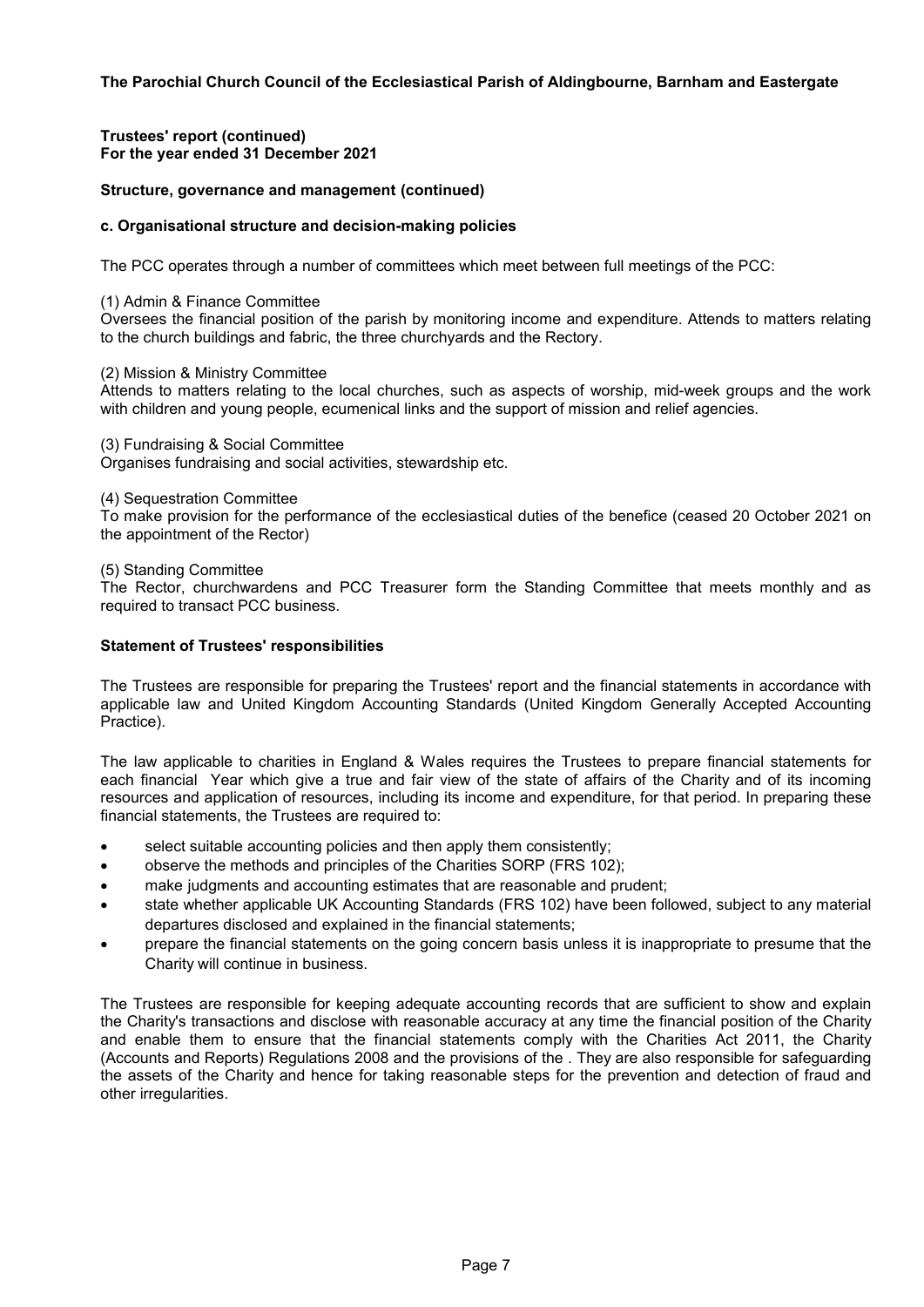**Trustees' report (continued)** For the year ended 31 December 2021

Approved by order of the members of the board of Trustees and signed on their behalf by:

The Reverend Canon Paul Armstead

230 March 2022 Date:

privismina daeb and ambautis isnodaen spal

the governmented but retimined unheats of push souscert at a stu

- 
- 
- 
- 
-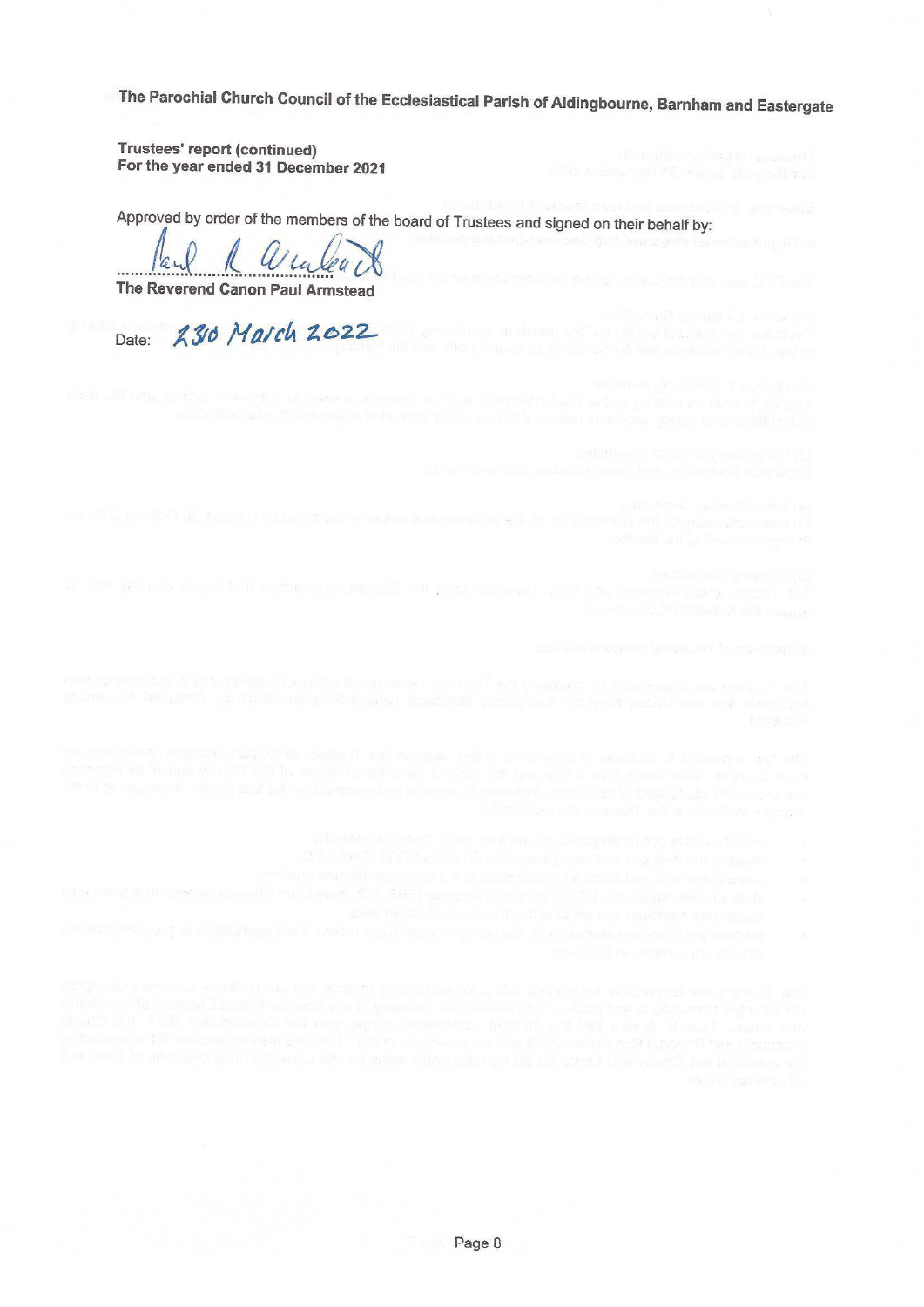#### **Independent examiner's report For the year ended 31 December 2021**

# **Independent examiner's report to the Trustees of The Parochial Church Council of the Ecclesiastical Parish of Aldingbourne, Barnham and Eastergate ('the Charity')**

I report to the charity Trustees on my examination of the accounts of the Charity for the Year ended 31 December 2021.

### **Responsibilities and basis of report**

As the Trustees of the Charity you are responsible for the preparation of the accounts in accordance with the requirements of the Charities Act 2011 ('the 2011 Act').

I report in respect of my examination of the Charity's accounts carried out under section 145 of the 2011 Act and in carrying out my examination I have followed the applicable Directions given by the Charity Commission under section 145(5)(b) of the 2011 Act.

#### **Independent examiner's statement**

Your attention is drawn to the fact that the Charity has prepared the accounts in accordance with Accounting and Reporting by Charities: Statement of Recommended Practice applicable to charities preparing their accounts in accordance with the Financial Reporting Standard applicable in the UK and Republic of Ireland (FRS 102) in preference to the Accounting and Reporting by Charities: Statement of Recommended Practice issued on 1 April 2005 which is referred to in the extant regulations but has been withdrawn.

I understand that this has been done in order for the accounts to provide a true and fair view in accordance with the Generally Accepted Accounting Practice effective for reporting periods beginning on or after 1 January 2015.

I have completed my examination. I confirm that no matters have come to my attention in connection with the examination giving me cause to believe that in any material respect:

- 1. accounting records were not kept in respect of the Charity as required by section 130 of the 2011 Act; or
- 2. the accounts do not accord with those records; or
- 3. the accounts do not comply with the applicable requirements concerning the form and content of accounts set out in the Charities (Accounts and Reports) Regulations 2008 other than any requirement that the accounts give a 'true and fair' view which is not a matter considered as part of an independent examination.

I have no concerns and have come across no other matters in connection with the examination to which attention should be drawn in this report in order to enable a proper understanding of the accounts to be reached.

leter Signed: The state of the state of the Dated:

14/04/2022

Simon Webber BA (hons) DChA FCA

**Kreston Reeves LLP** Chartered Accountants **Chichester**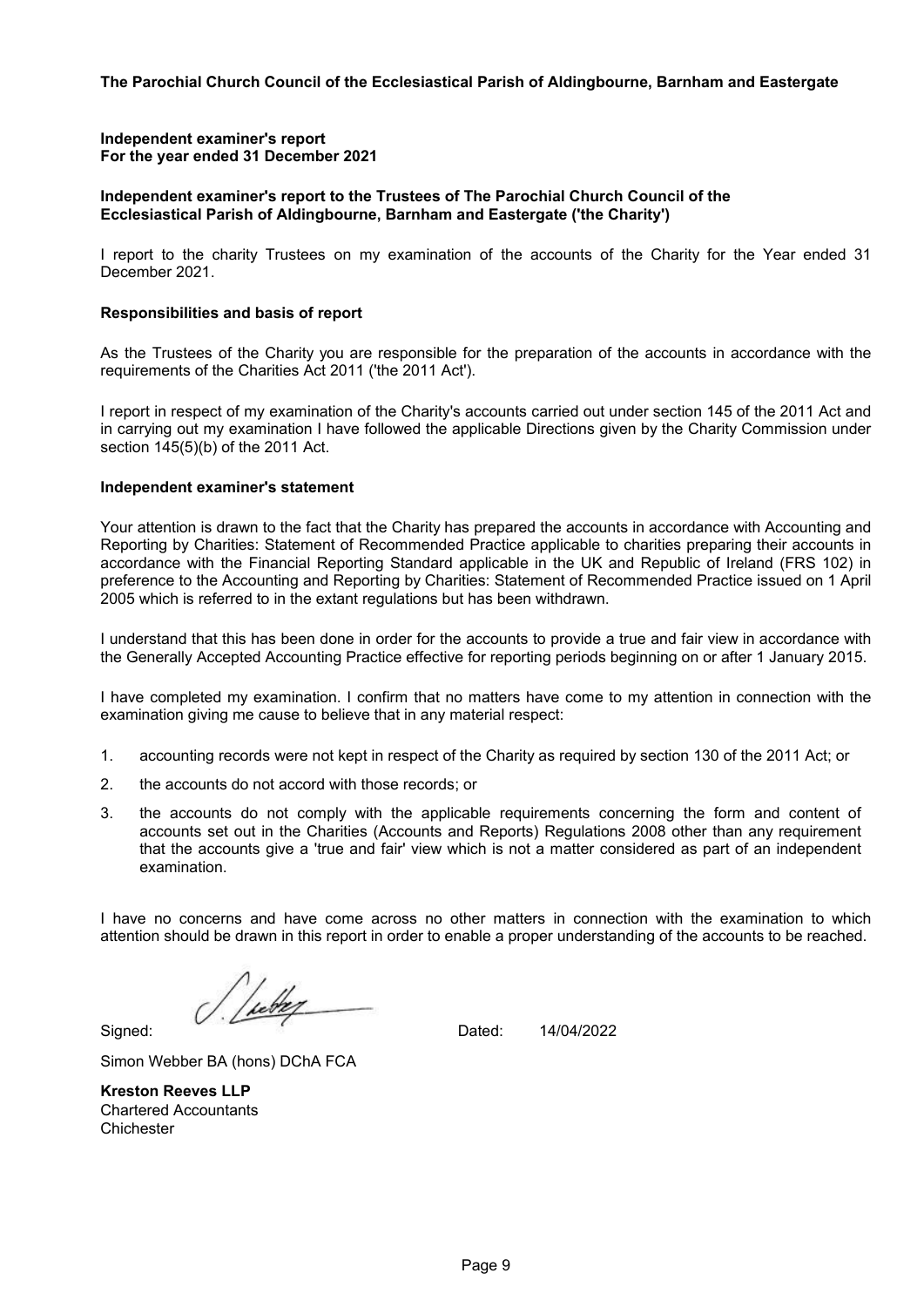# **Statement of financial activities For the year ended 31 December 2021**

|                                     |                         | <b>Unrestricted</b> | <b>Restricted</b> | <b>Total</b>  | Total         |
|-------------------------------------|-------------------------|---------------------|-------------------|---------------|---------------|
|                                     |                         | funds<br>2021       | funds<br>2021     | funds<br>2021 | funds<br>2020 |
|                                     | <b>Note</b>             | £                   | £                 | £             | £             |
| Income from:                        |                         |                     |                   |               |               |
| Donations and legacies              | $\overline{2}$          | 85,067              | 9,452             | 94,519        | 83,192        |
| Charitable activities               | 3                       | 18,789              |                   | 18,789        | 10,042        |
| Other trading activities            | 5                       | 20,092              |                   | 20,092        | 10,605        |
| Investments                         | $\overline{\mathbf{4}}$ | 2,211               |                   | 2,211         | 1,633         |
| <b>Total income</b>                 |                         | 126,159             | 9,452             | 135,611       | 105,472       |
| <b>Expenditure on:</b>              |                         |                     |                   |               |               |
| Raising funds                       | 6                       | 5,357               |                   | 5,357         | 3,512         |
| Charitable activities               |                         | 106,442             | 12,904            | 119,346       | 109,709       |
| <b>Total expenditure</b>            |                         | 111,799             | 12,904            | 124,703       | 113,221       |
| Net income/(expenditure) before net |                         |                     |                   |               |               |
| gains/(losses) on investments       |                         | 14,360              | (3, 452)          | 10,908        | (7, 749)      |
| Net gains/(losses) on investments   |                         | 7,577               |                   | 7,577         | (23, 296)     |
| Net income/(expenditure)            |                         | 21,937              | (3, 452)          | 18,485        | (31, 045)     |
| Transfers between funds             | 14                      | (1,869)             | 1,869             |               |               |
| Net movement in funds               |                         | 20,068              | (1, 583)          | 18,485        | (31, 045)     |
| <b>Reconciliation of funds:</b>     |                         |                     |                   |               |               |
| Total funds brought forward         |                         | 96,320              | 20,075            | 116,395       | 147,440       |
| Net movement in funds               |                         | 20,068              | (1, 583)          | 18,485        | (31, 045)     |
| <b>Total funds carried forward</b>  |                         | 116,388             | 18,492            | 134,880       | 116,395       |

The Statement of financial activities includes all gains and losses recognised in the Year.

The notes on pages 12 to 26 form part of these financial statements.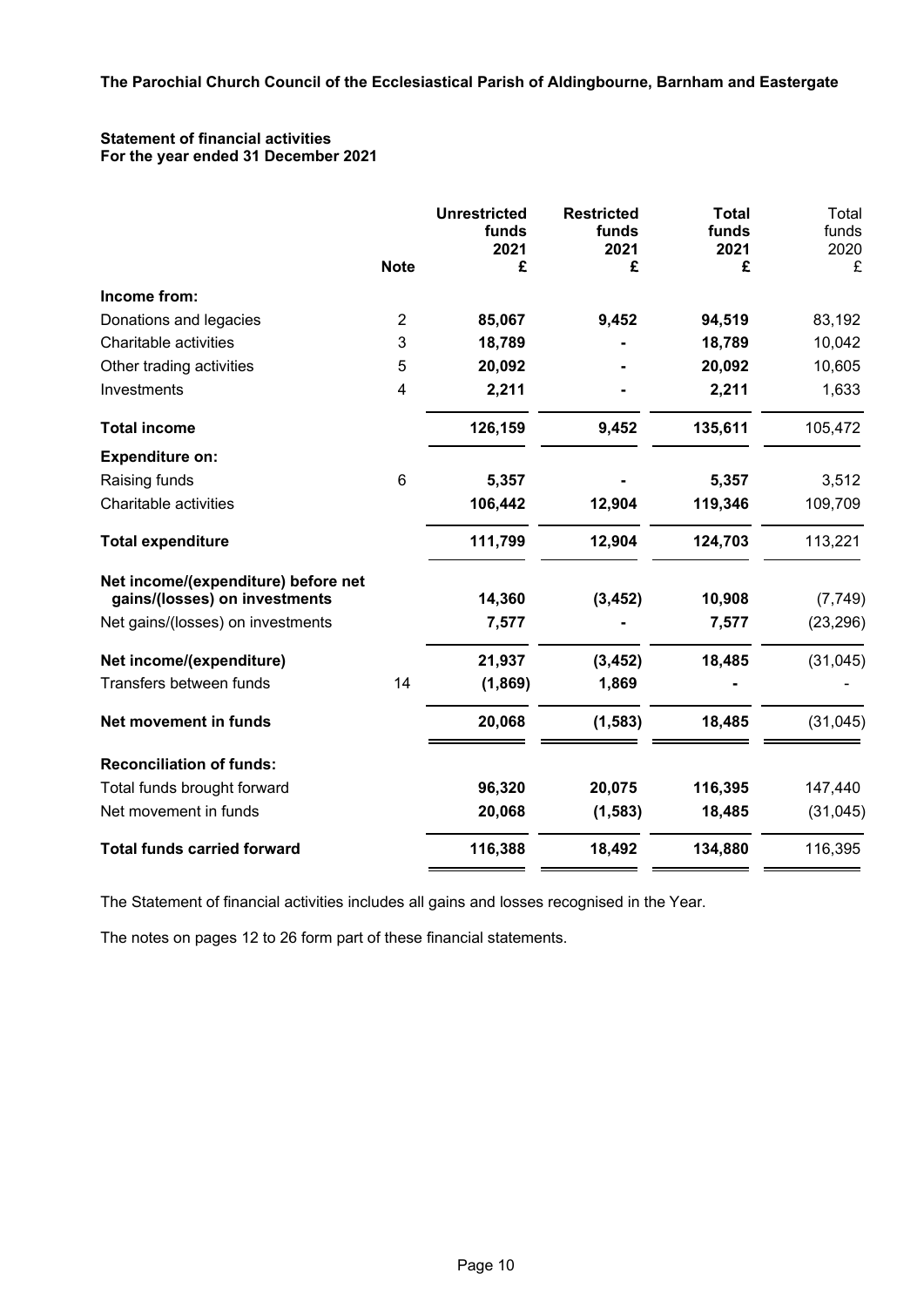# **Balance sheet**

As at 31 December 2021

|                                           | <b>Note</b> |          | 2021    |         | 2020<br>£ |
|-------------------------------------------|-------------|----------|---------|---------|-----------|
| <b>Fixed assets</b>                       |             |          |         |         |           |
| Tangible assets                           | 10          |          | 32,000  |         | 32,000    |
| Investments                               |             |          | 63,393  |         | 55,818    |
|                                           |             |          | 95,393  |         | 87,818    |
| <b>Current assets</b>                     |             |          |         |         |           |
| Debtors                                   | 12          | 23,931   |         | 9,412   |           |
| Cash at bank and in hand                  |             | 20,722   |         | 27,994  |           |
|                                           |             | 44,653   |         | 37,406  |           |
| Creditors: amounts falling due within one |             |          |         |         |           |
| year                                      | 13          | (5, 166) |         | (8,829) |           |
| <b>Net current assets</b>                 |             |          | 39,487  |         | 28,577    |
| <b>Total net assets</b>                   |             |          | 134,880 |         | 116,395   |
|                                           |             |          |         |         |           |
| <b>Charity funds</b>                      |             |          |         |         |           |
| Restricted funds                          | 14          |          | 18,492  |         | 20,075    |
| Unrestricted funds                        | 14          |          | 116,388 |         | 96,320    |
| <b>Total funds</b>                        |             |          | 134,880 |         | 116,395   |
|                                           |             |          |         |         |           |

The financial statements were approved and authorised for issue by the Trustees and signed on their behalf by:

a amtea

The Reverend Canon Paul Armstead

Date: 25rd March 2022

The notes on pages 12 to 26 form part of these financial statements.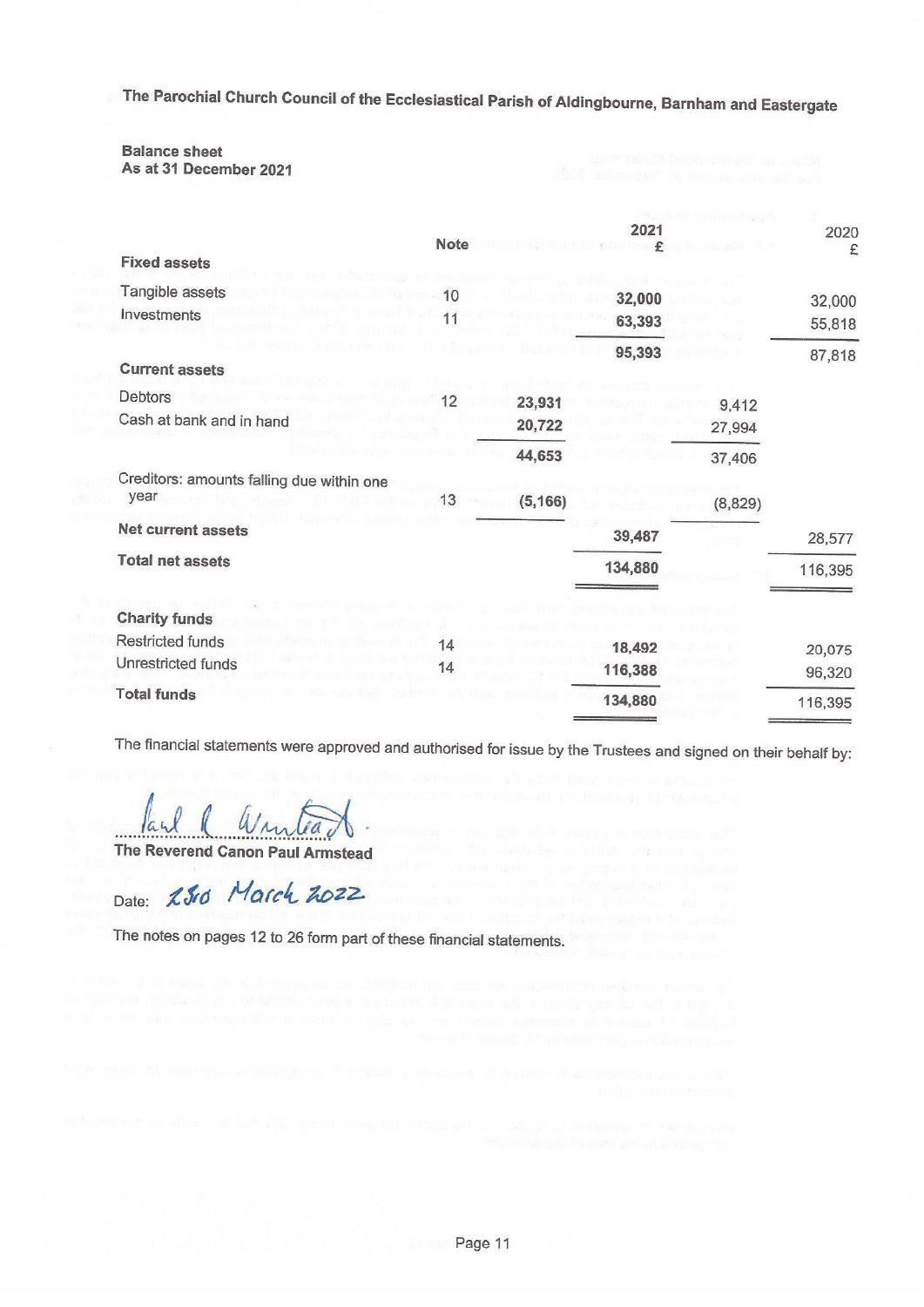#### **Notes to the financial statements For the year ended 31 December 2021**

#### **1. Accounting policies**

#### **1.1 Basis of preparation of financial statements**

The financial statements have been prepared in accordance with the Charities SORP (FRS 102) - Accounting and Reporting by Charities: Statement of Recommended Practice applicable to charities preparing their accounts in accordance with the Financial Reporting Standard applicable in the UK and Republic of Ireland (FRS 102) (effective 1 January 2019), the Financial Reporting Standard applicable in the UK and Republic of Ireland (FRS 102) and the Charities Act 2011.

The financial statements have been prepared to give a 'true and fair' view and have departed from the Charities (Accounts and Reports) Regulations 2008 only to the extent required to provide a 'true and fair' view. This departure has involved following the Charities SORP (FRS 102) published on 16 July 2014 rather than the Accounting and Reporting by Charities: Statement of Recommended Practice effective from 1 April 2005 which has since been withdrawn.

The Parochial Church Council of the Ecclesiastical Parish of Aldingbourne, Barnham and Eastergate meets the definition of a public benefit entity under FRS 102. Assets and liabilities are initially recognised at historical cost or transaction value unless otherwise stated in the relevant accounting policy.

#### **1.2 Going concern**

The financial statements have been prepared on a going concern basis. While the impact of the Covid-19 virus has been assessed by the trustees, so far as reasonably possible, due to its unprecedented impact on the wider economy, it is difficult to evaluate with any certainty the potential outcomes on PCC. The trustees have considered the level of funds held and the expected level of income and expenditure for 12 months from authorising these financial statements. The budgeted income and expenditure is sufficient with the level of reserves for the charity to be able to continue as a going concern.

#### **1.3 Income**

All income is recognised once the Charity has entitlement to the income, it is probable that the income will be received and the amount of income receivable can be measured reliably.

The recognition of income from legacies is dependent on establishing entitlement, the probability of receipt and the ability to estimate with sufficient accuracy the amount receivable. Evidence of entitlement to a legacy exists when the Charity has sufficient evidence that a gift has been left to them (through knowledge of the existence of a valid will and the death of the benefactor) and the executor is satisfied that the property in question will not be required to satisfy claims in the estate. Receipt of a legacy must be recognised when it is probable that it will be received and the fair value of the amount receivable, which will generally be the expected cash amount to be distributed to the Charity, can be reliably measured.

On receipt, donated professional services and facilities are recognised on the basis of the value of the gift to the Charity which is the amount it would have been willing to pay to obtain services or facilities of equivalent economic benefit on the open market; a corresponding amount is then recognised in expenditure in the period of receipt.

Income tax recoverable in relation to investment income is recognised at the time the investment income is receivable.

Income tax recoverable in relation to donations received under Gift Aid or deeds of covenant is recognised at the time of the donation.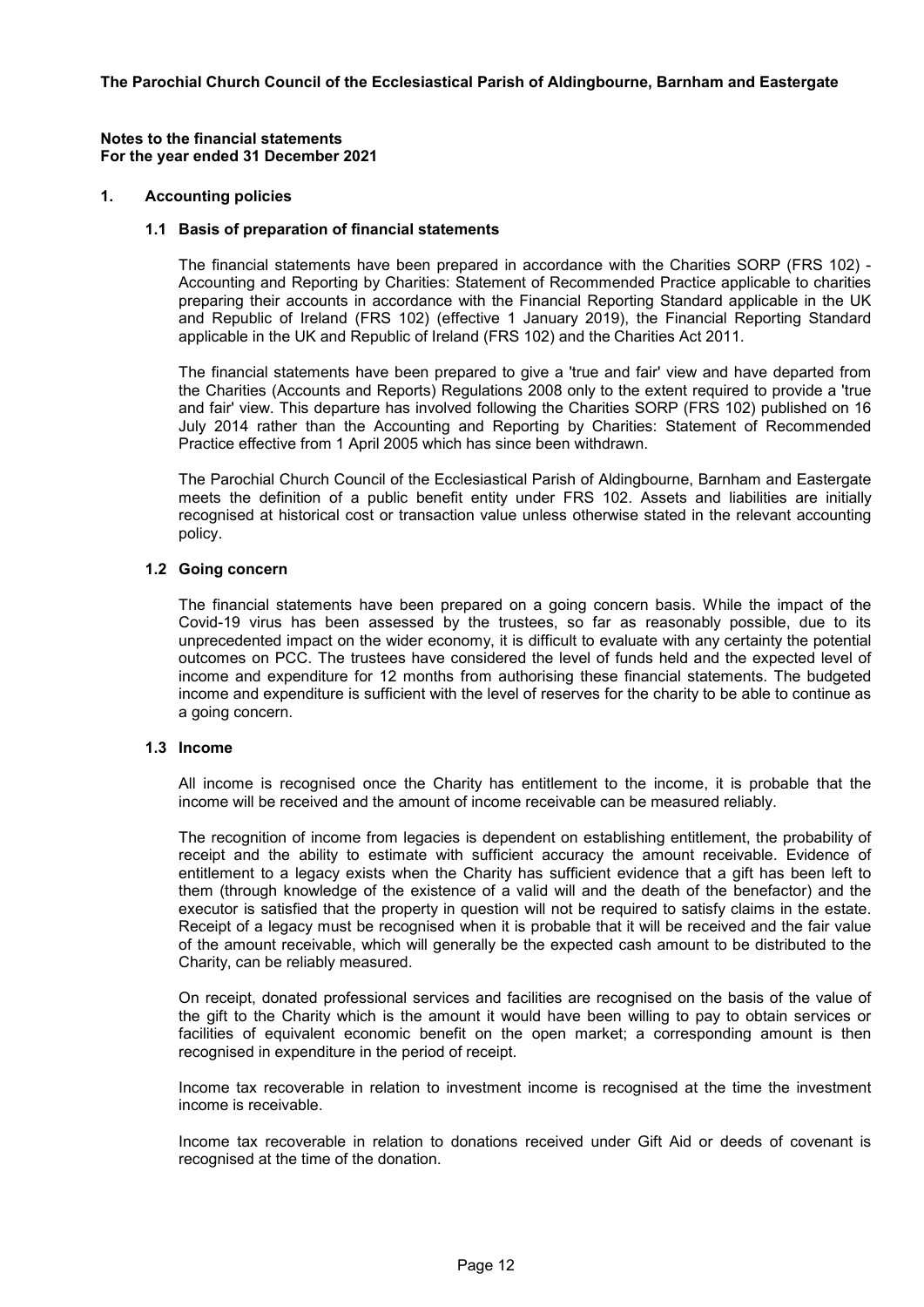#### **Notes to the financial statements For the year ended 31 December 2021**

### **1. Accounting policies (continued)**

### **1.4 Expenditure**

Expenditure is recognised once there is a legal or constructive obligation to transfer economic benefit to a third party, it is probable that a transfer of economic benefits will be required in settlement and the amount of the obligation can be measured reliably. Expenditure is classified by activity. The costs of each activity are made up of the total of direct costs and shared costs, including support costs involved in undertaking each activity. Direct costs attributable to a single activity are allocated directly to that activity. Shared costs which contribute to more than one activity and support costs which are not attributable to a single activity are apportioned between those activities on a basis consistent with the use of resources.

Fundraising costs are those incurred in seeking voluntary contributions and do not include the costs of disseminating information in support of the charitable activities. Governance costs are those incurred in connection with administration of the charity and compliance with constitutional and statutory requirements.

Costs of generating funds are costs incurred in attracting voluntary income, and those incurred in trading activities that raise funds.

Charitable activities and Governance costs are costs incurred on the charity's educational operations, including support costs and costs relating to the governance of the charity apportioned to charitable activities.

Church activities - The diocesan parish contribution is accounted for when paid.

Expenditure on raising funds includes all expenditure incurred by the Charity to raise funds for its charitable purposes and includes costs of all fundraising activities events and non-charitable trading.

Expenditure on charitable activities is incurred on directly undertaking the activities which further the Charity's objectives, as well as any associated support costs.

#### **1.5 Interest receivable**

Interest on funds held on deposit is included when receivable and the amount can be measured reliably by the Charity; this is normally upon notification of the interest paid or payable by the institution with whom the funds are deposited.

#### **1.6 Tangible fixed assets and depreciation**

Tangible fixed assets costing £2000 or more are capitalised and recognised when future economic benefits are probable and the cost or value of the asset can be measured reliably.

A review for impairment of a fixed asset is carried out if events or changes in circumstances indicate that the carrying value of any fixed asset may not be recoverable. Shortfalls between the carrying value of fixed assets and their recoverable amounts are recognised as impairments. Impairment losses are recognised in the Statement of Financial Activities.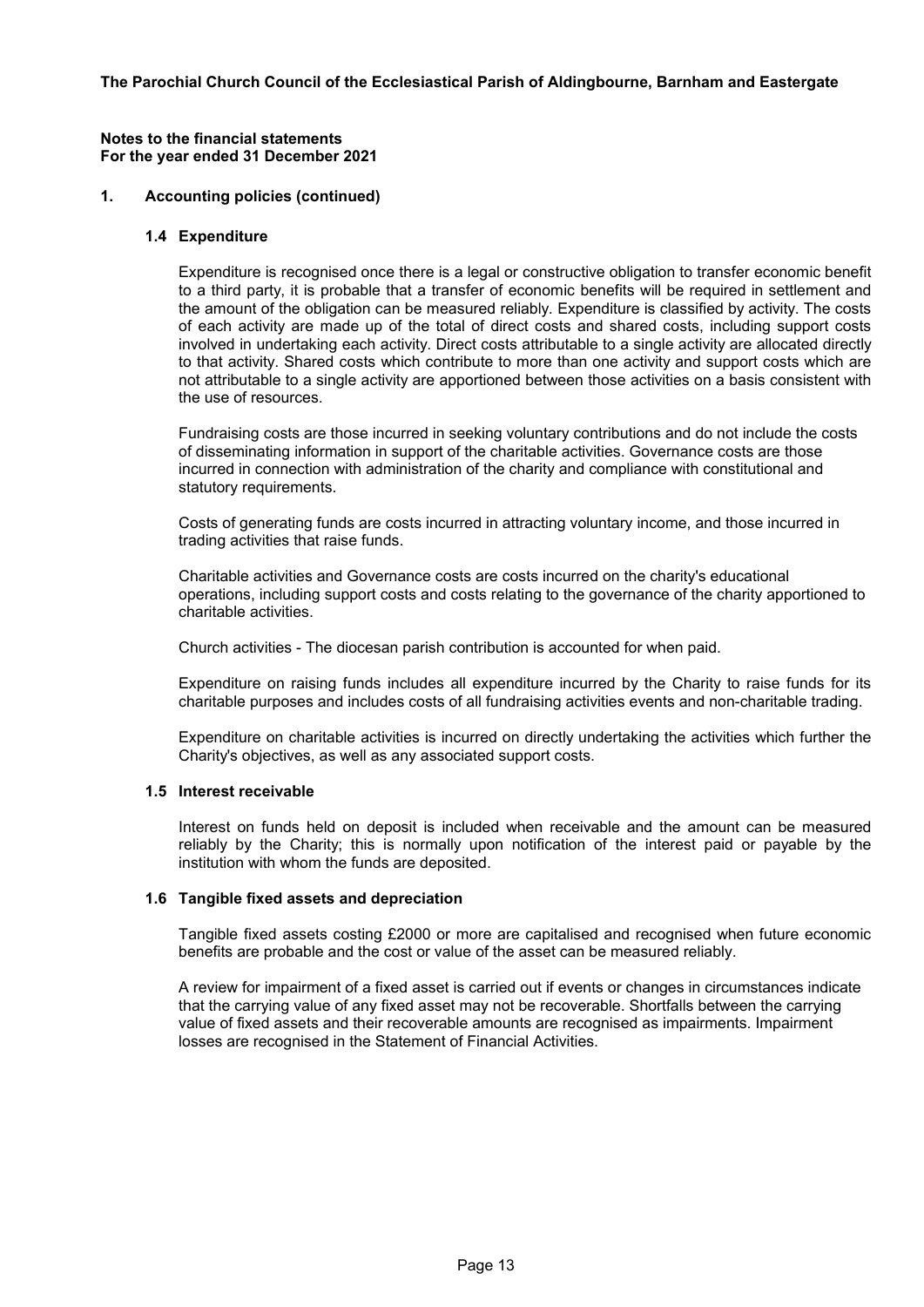#### **Notes to the financial statements For the year ended 31 December 2021**

# **1. Accounting policies (continued)**

# **1.6 Tangible fixed assets and depreciation (continued)**

The freehold property at 35 Barnham Road, known as The Church in the Market Place, is used as the Parish Office. The property is measured at cost. In the opinion of the members of the PCC, the estimated residual value of the building is in excess of the carrying value in the financial statements as it is continually maintained to a high standard. There are no indications that the asset should be written down, the remaining useful life exceeds 50 years and as such any depreciations charge would be nil or immaterial. No statement of financial activities charge therefore results.

In so far as consecrated and benefice properties are excluded from the statutory definition of 'charity' by section 10(2)(a) and (c) of the Charities Act 2011 such assets are not capitalised in the financial statements. Movable church furnishings are not included in these financial statements were there is insufficient cost information available.

#### **1.7 Investments**

Fixed asset investments are a form of financial instrument and are initially recognised at their transaction cost and subsequently measured at fair value at the Balance sheet date, unless the value cannot be measured reliably in which case it is measured at cost less impairment. Investment gains and losses, whether realised or unrealised, are combined and presented as 'Gains/(Losses) on investments' in the Statement of financial activities.

#### **1.8 Debtors**

Trade and other debtors are recognised at the settlement amount after any trade discount offered. Prepayments are valued at the amount prepaid net of any trade discounts due.

#### **1.9 Cash at bank and in hand**

Cash at bank and in hand includes cash and short-term highly liquid investments with a short maturity of three months or less from the date of acquisition or opening of the deposit or similar account.

#### **1.10 Liabilities and provisions**

Liabilities are recognised when there is an obligation at the Balance sheet date as a result of a past event, it is probable that a transfer of economic benefit will be required in settlement, and the amount of the settlement can be estimated reliably.

Liabilities are recognised at the amount that the Charity anticipates it will pay to settle the debt or the amount it has received as advanced payments for the goods or services it must provide.

Provisions are measured at the best estimate of the amounts required to settle the obligation. Where the effect of the time value of money is material, the provision is based on the present value of those amounts, discounted at the pre-tax discount rate that reflects the risks specific to the liability. The unwinding of the discount is recognised in the Statement of financial activities as a finance cost.

# **1.11 Financial instruments**

The Charity only has financial assets and financial liabilities of a kind that qualify as basic financial instruments. Basic financial instruments are initially recognised at transaction value and subsequently measured at their settlement value with the exception of bank loans which are subsequently measured at amortised cost using the effective interest method.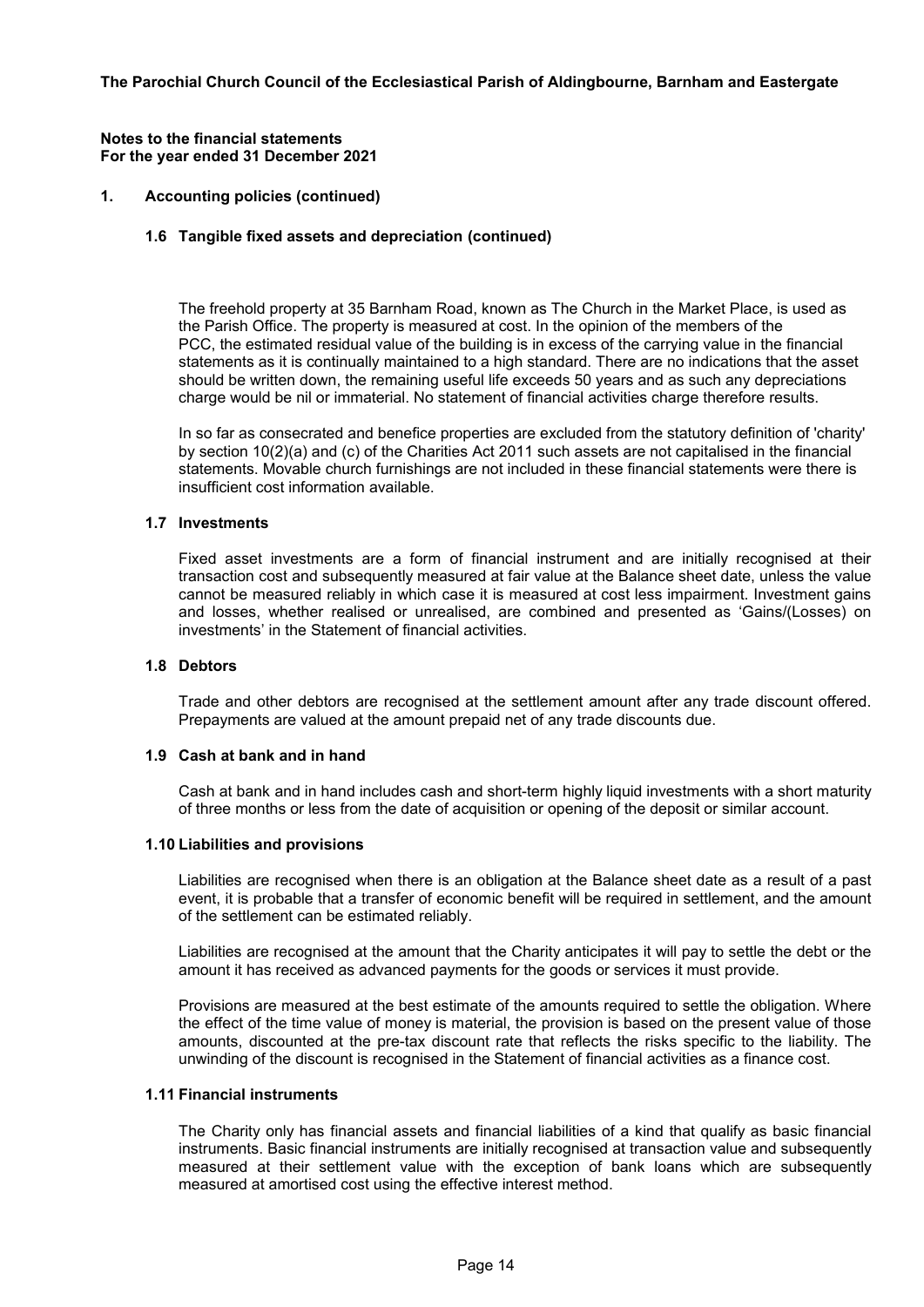#### **Notes to the financial statements For the year ended 31 December 2021**

# **1. Accounting policies (continued)**

### **1.12 Fund accounting**

General funds are unrestricted funds which are available for use at the discretion of the Trustees in furtherance of the general objectives of the Charity and which have not been designated for other purposes.

Restricted funds are funds which are to be used in accordance with specific restrictions imposed by donors or which have been raised by the Charity for particular purposes. The costs of raising and administering such funds are charged against the specific fund. The aim and use of each restricted fund is set out in the notes to the financial statements.

Investment income, gains and losses are allocated to the appropriate fund.

# **2. Income from donations and legacies**

|                        | <b>Unrestricted</b><br>funds<br>2021<br>£ | <b>Restricted</b><br>funds<br>2021<br>£ | <b>Total</b><br>funds<br>2021<br>£ |
|------------------------|-------------------------------------------|-----------------------------------------|------------------------------------|
| <b>Donations</b>       |                                           |                                         |                                    |
| Gift aid donations     | 50,753                                    | 5,378                                   | 56,131                             |
| Income tax recoverable | 8,352                                     | ۰                                       | 8,352                              |
| Other planned giving   | 10,088                                    | ۰                                       | 10,088                             |
| Other sundry donations | 3,094                                     | 4,074                                   | 7,168                              |
| Collections            | 2,927                                     | ۰                                       | 2,927                              |
| Legacies               | 9,853                                     | ۰                                       | 9,853                              |
| <b>Total 2021</b>      | 85,067                                    | 9,452                                   | 94,519                             |

| <b>Donations</b>       | Unrestricted<br>funds<br>2020<br>£ | Restricted<br>funds<br>2020<br>£ | Total<br>funds<br>2020<br>£ |
|------------------------|------------------------------------|----------------------------------|-----------------------------|
| Gift aid donations     | 49,189                             | 9,168                            | 58,357                      |
| Income tax recoverable | 14,683                             |                                  | 14,683                      |
| Other planned giving   | 4,188                              |                                  | 4,188                       |
| Other sundry donations | 1,354                              | 1,111                            | 2,465                       |
| Collections            | 2,499                              |                                  | 2,499                       |
|                        |                                    |                                  |                             |
| Legacies               |                                    | 1,000                            | 1,000                       |
| <b>Total 2020</b>      | 71,913                             | 11,279                           | 83,192                      |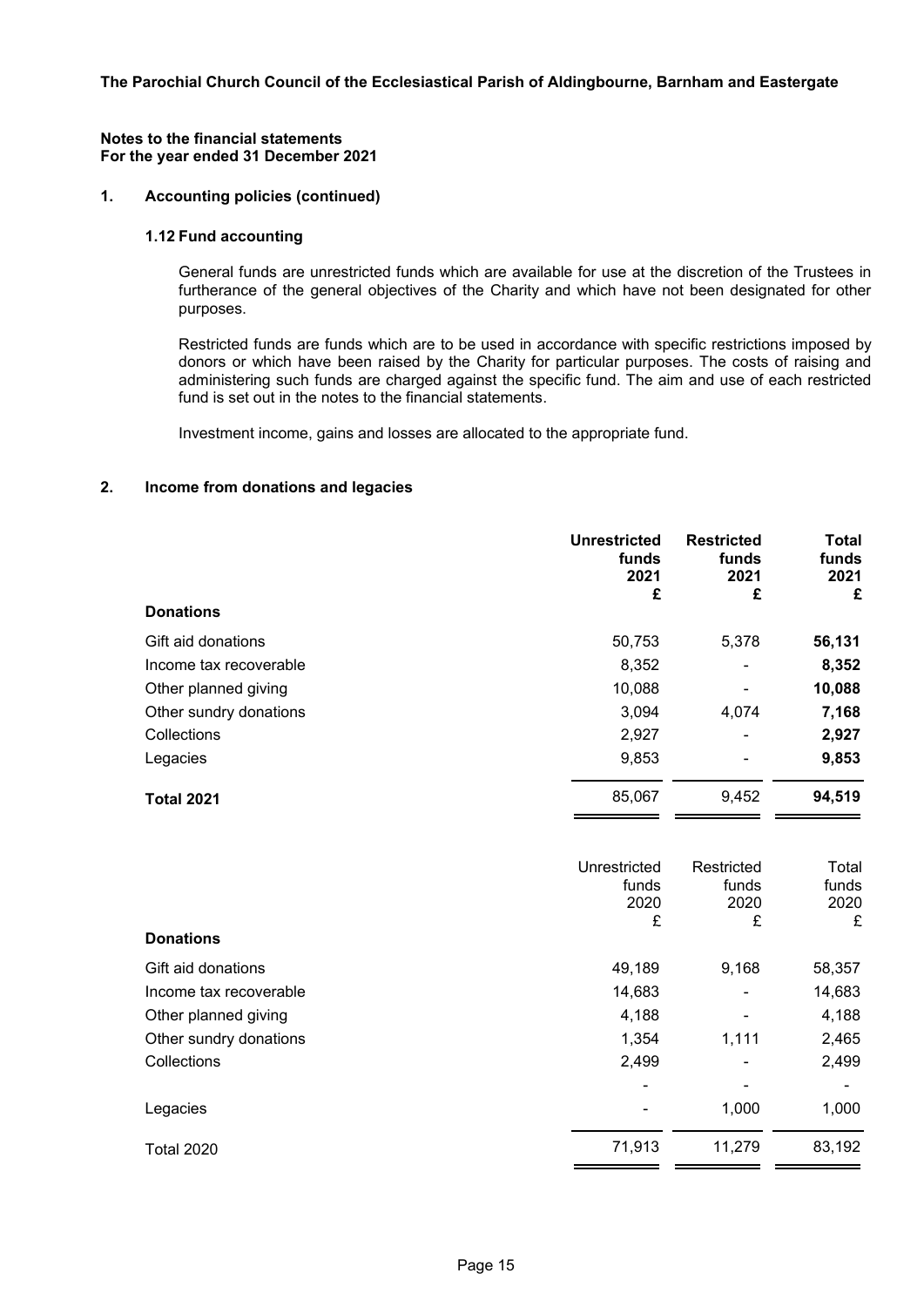### **Notes to the financial statements For the year ended 31 December 2021**

# **3. Income from charitable activities**

|                                            | <b>Unrestricted</b><br>funds<br>2021<br>£ | <b>Total</b><br>funds<br>2021<br>£ |
|--------------------------------------------|-------------------------------------------|------------------------------------|
| Income from charitable activities - Church | 18,789                                    | 18,789                             |
|                                            | Unrestricted<br>funds<br>2020<br>£        | Total<br>funds<br>2020<br>£        |
| Income from charitable activities - Church | 10,042                                    | 10,042                             |

# **4. Investment income**

|                        | <b>Unrestricted</b><br>funds<br>2021<br>£ | <b>Total</b><br>funds<br>2021<br>£ |
|------------------------|-------------------------------------------|------------------------------------|
| Dividends and interest | 2,211                                     | 2,211                              |
|                        | Unrestricted<br>funds<br>2020<br>£        | Total<br>funds<br>2020<br>£        |
| Dividends and interest | 1,633                                     | 1,633                              |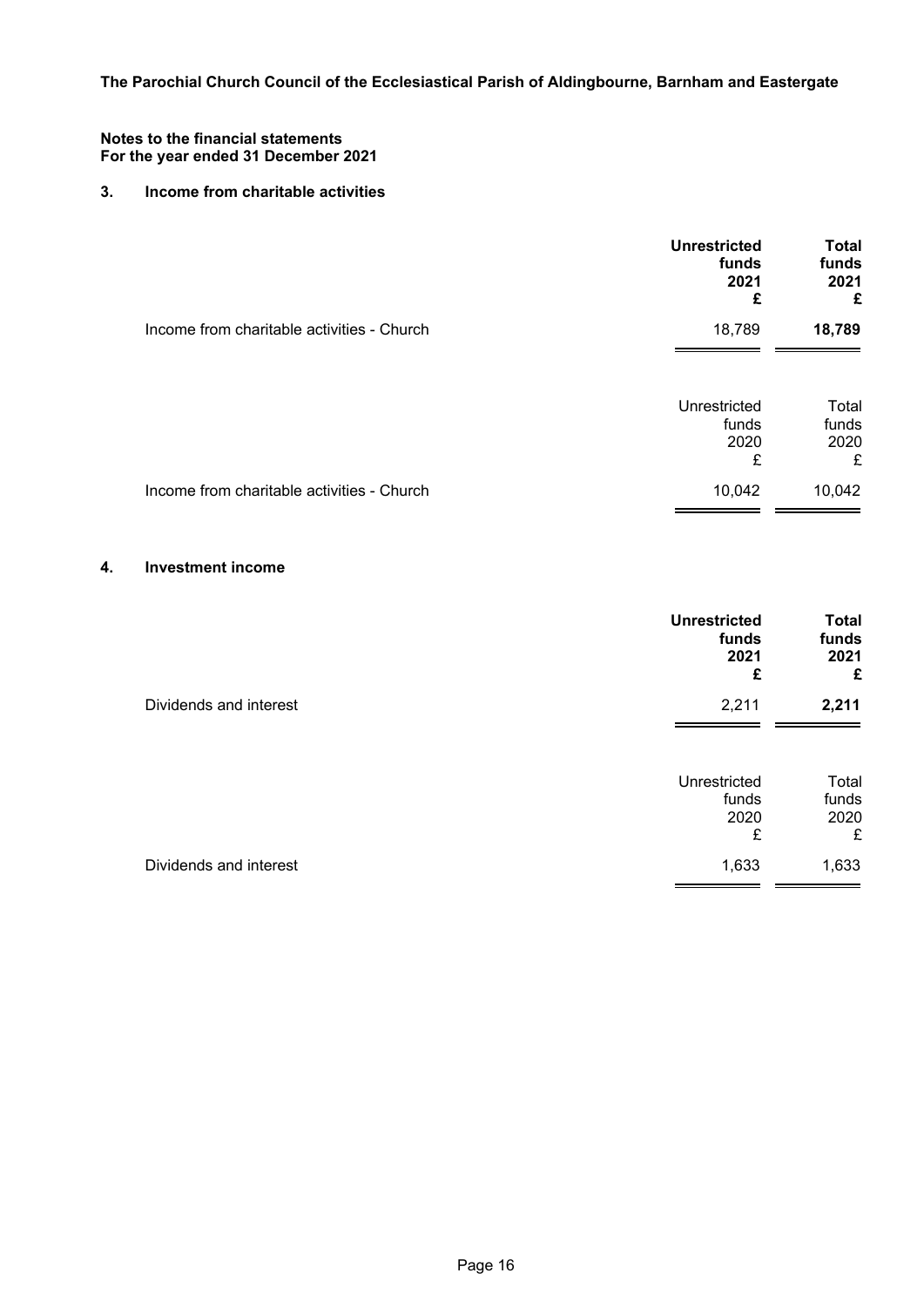# **5. Income from other trading activities**

# **Income from non charitable trading activities**

|                           | <b>Unrestricted</b><br>funds<br>2021<br>£ | <b>Total</b><br>funds<br>2021<br>£ |
|---------------------------|-------------------------------------------|------------------------------------|
| Parish News subscriptions | 3,270                                     | 3,270                              |
| Parish News advertisement | 5,090                                     | 5,090                              |
| Fetes etc                 | 11,732                                    | 11,732                             |
|                           | 20,092                                    | 20,092                             |
|                           |                                           |                                    |

|                           | Unrestricted<br>funds<br>2020<br>£ | Total<br>funds<br>2020<br>£ |
|---------------------------|------------------------------------|-----------------------------|
| Parish News subscriptions | 3,081                              | 3,081                       |
| Parish News advertisement | 4,715                              | 4,715                       |
| Fetes etc                 | 2,809                              | 2,809                       |
|                           | 10,605                             | 10,605                      |

# **6. Expenditure on raising funds**

|                            | <b>Unrestricted</b><br>funds<br>2021<br>£ | <b>Total</b><br>funds<br>2021<br>£ |
|----------------------------|-------------------------------------------|------------------------------------|
| Parish News printing       | 3,599                                     | 3,599                              |
| Parish News administration | 87                                        | 87                                 |
| Fundraising costs          | 1,671                                     | 1,671                              |
|                            | 5,357                                     | 5,357                              |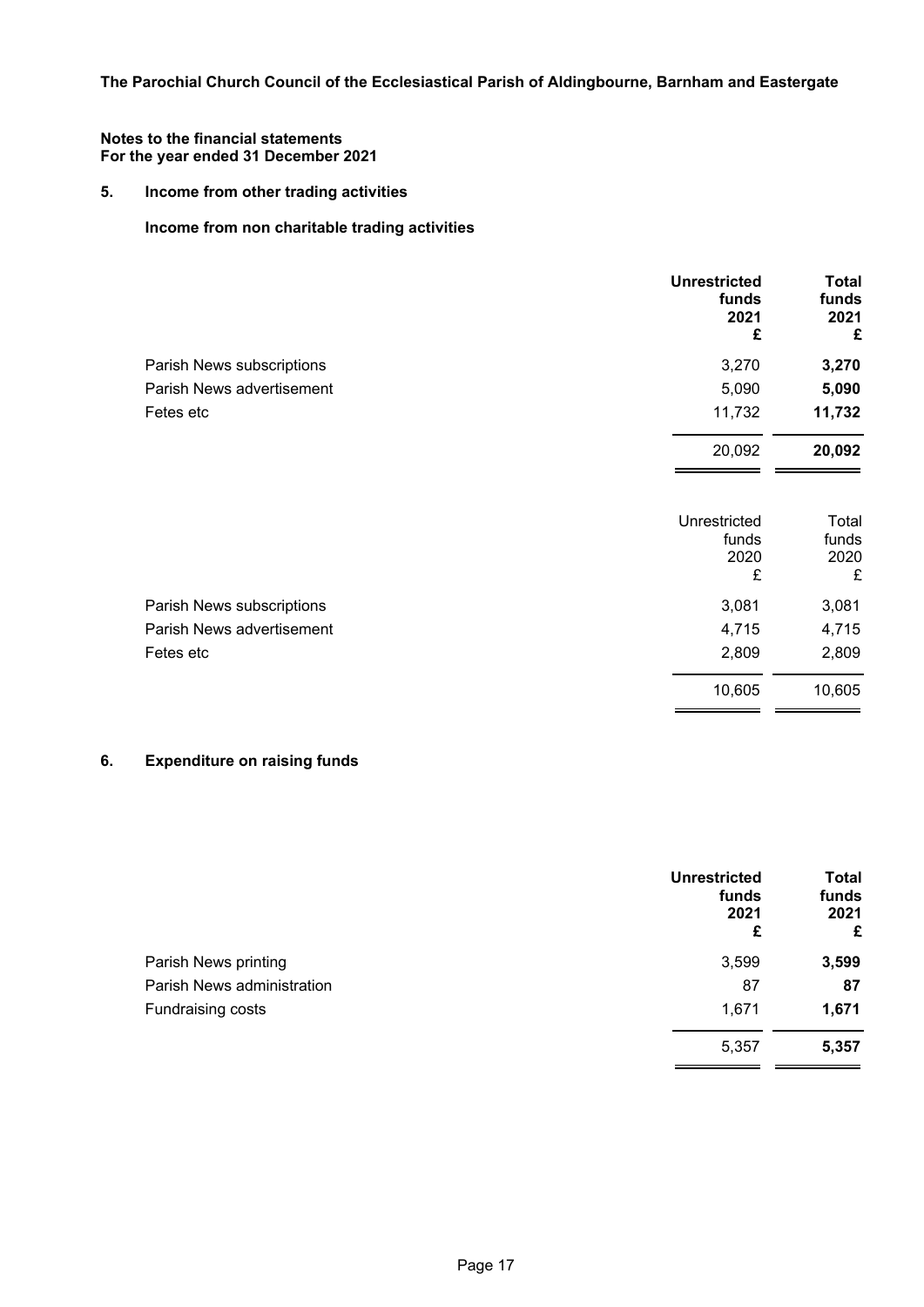### **Notes to the financial statements For the year ended 31 December 2021**

# **6. Expenditure on raising funds (continued)**

# **(continued)**

|                            | Unrestricted<br>funds<br>2020<br>£ | Total<br>funds<br>2020<br>£ |
|----------------------------|------------------------------------|-----------------------------|
| Parish News printing       | 3,220                              | 3,220                       |
| Parish News administration | 194                                | 194                         |
| Fundraising costs          | 98                                 | 98                          |
|                            | 3,512                              | 3,512                       |
|                            |                                    |                             |

# **7. Analysis of expenditure by activities**

| <b>Activities</b><br>undertaken<br>directly<br>2021 | £ | <b>Total</b><br>funds<br>2021<br>£ |
|-----------------------------------------------------|---|------------------------------------|
| 119,346<br>Church                                   |   | 119,346                            |

| Church | 109,709    | 109,709 |
|--------|------------|---------|
|        | £          | £       |
|        | 2020       | 2020    |
|        | directly   | funds   |
|        | undertaken | Total   |
|        | Activities |         |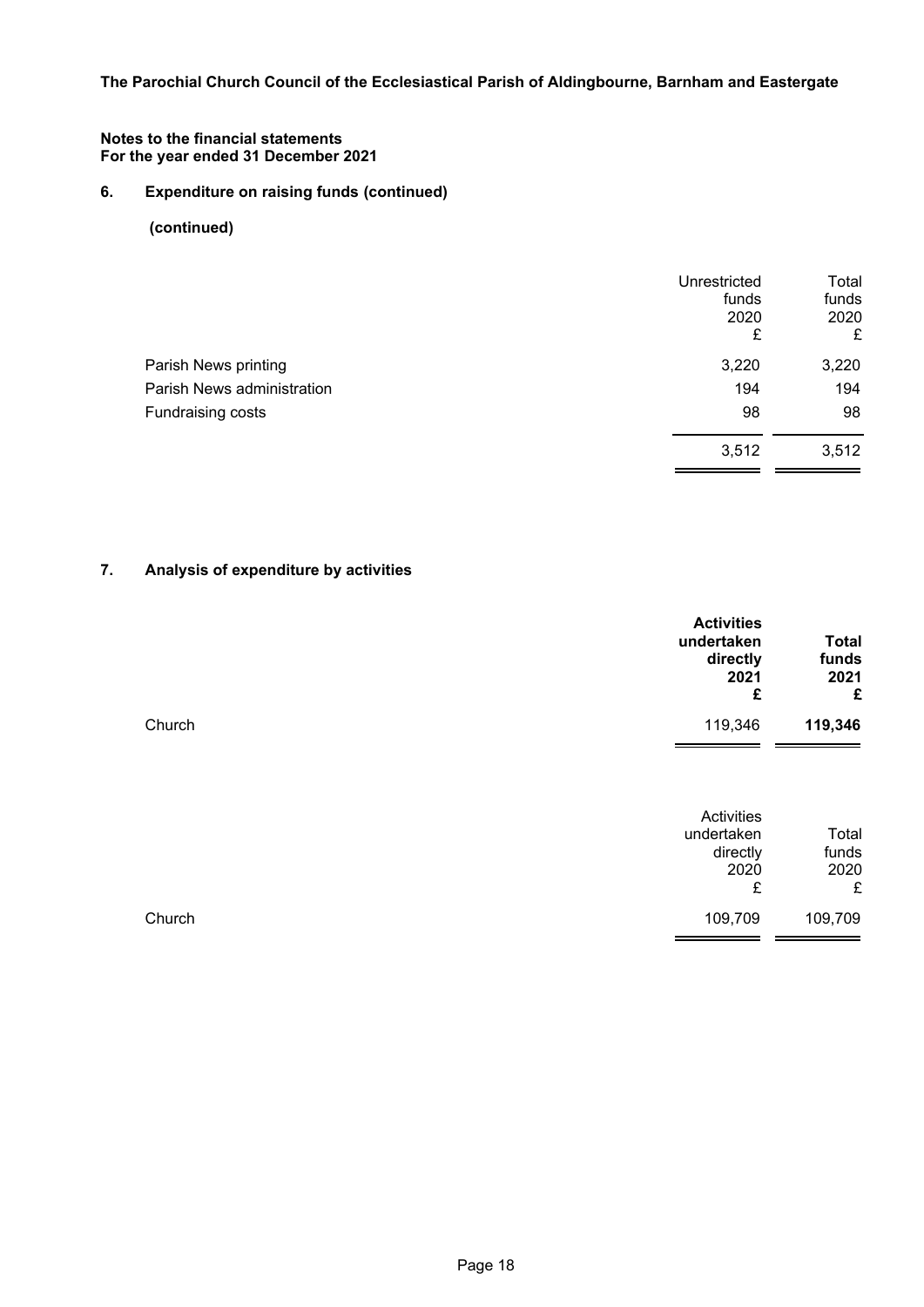### **Notes to the financial statements For the year ended 31 December 2021**

# **7. Analysis of expenditure by activities (continued)**

# **Analysis of direct costs**

|                               | Church<br>2021<br>£ | Total<br>funds<br>2021<br>£ |
|-------------------------------|---------------------|-----------------------------|
| Staff costs                   | 7,107               | 7,107                       |
| Charitable giving             | 1,238               | 1,238                       |
| <b>Parish Contribution</b>    | 64,999              | 64,999                      |
| Ministry                      | 2,807               | 2,807                       |
| Light and heat                | 12,927              | 12,927                      |
| Minor repairs                 | 2,118               | 2,118                       |
| Upkeep services               | 3,911               | 3,911                       |
| Churchyard                    | 3,370               | 3,370                       |
| Architects and building works | 11,498              | 11,498                      |
| Other expenses                | 2,115               | 2,115                       |
| Other administration          | 5,594               | 5,594                       |
| Governance costs              | 1,662               | 1,662                       |
|                               | 119,346             | 119,346                     |

In 2021, £12,904 of direct costs were restricted (2020: £6,461)

|                               | Church<br>2020<br>£ | Total<br>funds<br>2020<br>£ |
|-------------------------------|---------------------|-----------------------------|
| Staff costs                   | 4,246               | 4,246                       |
| Charitable giving             | 135                 | 135                         |
| <b>Parish Contribution</b>    | 74,032              | 74,032                      |
| Ministry                      | 1,025               | 1,025                       |
| Light and heat                | 9,207               | 9,207                       |
| Minor repairs                 | 967                 | 967                         |
| Upkeep services               | 2,085               | 2,085                       |
| Churchyard                    | 4,458               | 4,458                       |
| Architects and building works | 6,326               | 6,326                       |
| Schools                       | 166                 | 166                         |
| Other administration          | 5,622               | 5,622                       |
| Governance costs              | 1,440               | 1,440                       |
|                               | 109,709             | 109,709                     |

−.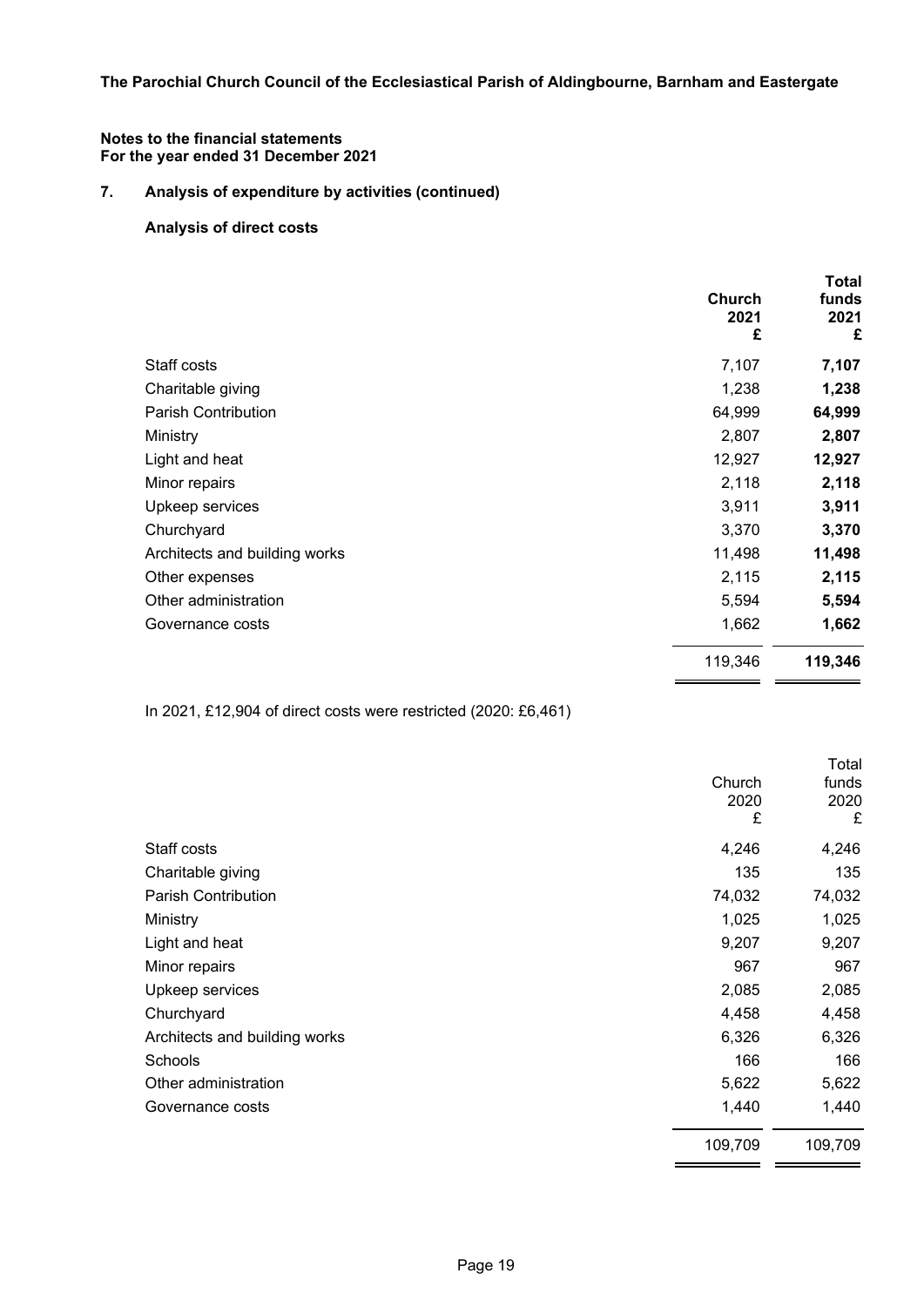#### **Notes to the financial statements For the year ended 31 December 2021**

### **8. Independent examiner's remuneration**

The independent examiner's remuneration amounts to an independent examiner fee of £1,662 (2020 - £1,440).

#### **9. Staff costs**

|                    | 2021<br>£ | 2020<br>£ |
|--------------------|-----------|-----------|
| Wages and salaries | 7,107     | 4,246     |
|                    | 7,107     | 4,246     |

The average number of persons employed by the Charity during the Year was as follows:

|                 | 2021<br>No. | 2020<br>No.    |
|-----------------|-------------|----------------|
| Part time staff |             | $\overline{4}$ |
|                 |             |                |

No employee received remuneration amounting to more than £60,000 in either year.

During the year the PCC continued to employ part time office manager, Mrs Vera Saunders. The PCC also employed organists, Mr S Keal and Mr P Whitham. All wages and payments were not large enough to attract social security costs or pension contributions.

# **10. Tangible fixed assets**

|                          | Freehold<br>property<br>£ |
|--------------------------|---------------------------|
| <b>Cost or valuation</b> |                           |
| At 1 January 2021        | 32,000                    |
| At 31 December 2021      | 32,000                    |
| Net book value           |                           |
| At 31 December 2021      | 32,000                    |
| At 31 December 2020      | 32,000                    |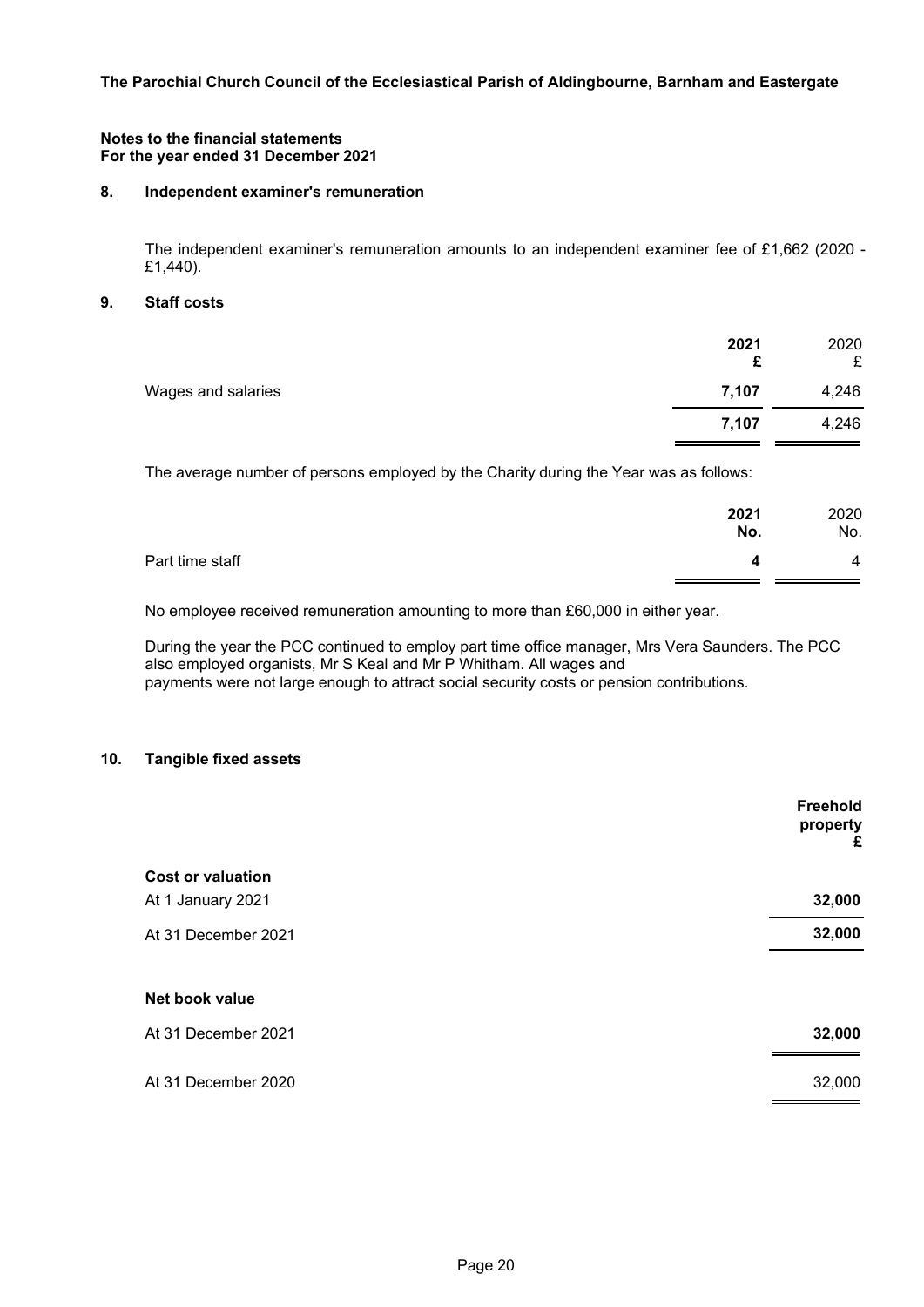#### **Notes to the financial statements For the year ended 31 December 2021**

### **11. Fixed asset investments**

|                          | <b>Listed</b><br>investments<br>£ |
|--------------------------|-----------------------------------|
| <b>Cost or valuation</b> |                                   |
| At 1 January 2021        | 55,816                            |
| <b>Revaluations</b>      | 7,577                             |
| At 31 December 2021      | 63,393                            |
| Net book value           |                                   |
| At 31 December 2021      | 63,393                            |
| At 31 December 2020      | 55,816                            |

# **. Investments split between shares**

|                                                                  | <b>Unrestricted</b><br>funds<br>2021<br>£ | Total<br>funds<br>2021<br>£ |
|------------------------------------------------------------------|-------------------------------------------|-----------------------------|
| (2625 shares) CBF Investment Fund                                | 61,401                                    | 61,401                      |
| (1258 shares) CBF Fixed Interest Security - Lidsey sale proceeds | 1,992                                     | 1,992                       |
|                                                                  | 63.393                                    | 63,393                      |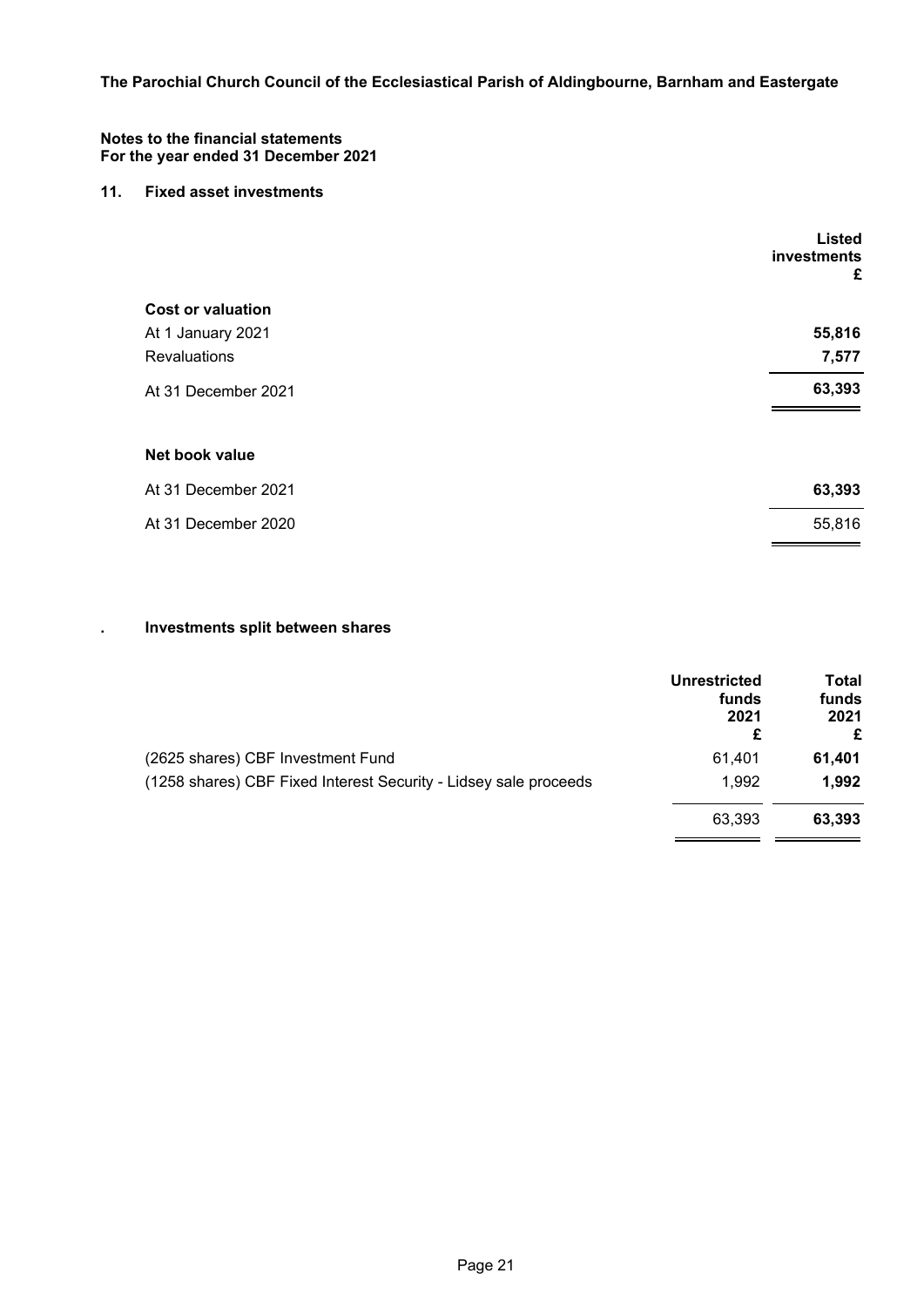### **Notes to the financial statements For the year ended 31 December 2021**

### **12. Debtors**

|                 | 2021<br>£ | 2020<br>£      |
|-----------------|-----------|----------------|
| Other debtors   | 16,250    | $\blacksquare$ |
| Tax recoverable | 7,681     | 9,412          |
|                 | 23,931    | 9,412          |
|                 |           |                |

# **13. Creditors: Amounts falling due within one year**

|                                        | 2021<br>£ | 2020<br>£ |
|----------------------------------------|-----------|-----------|
| Other creditors                        |           | 3,178     |
| Accruals                               | 1,590     | 1,440     |
| Deferred income                        | 3,576     | 4,211     |
|                                        | 5,166     | 8,829     |
|                                        | 2021<br>£ | 2020<br>£ |
| Deferred income at 1 January 2021      | 4,211     | 4,236     |
| Resources deferred during the Year     | 3,576     | 4,211     |
| Amounts released from previous periods | (4,211)   | (4,236)   |
|                                        | 3,576     | 4,211     |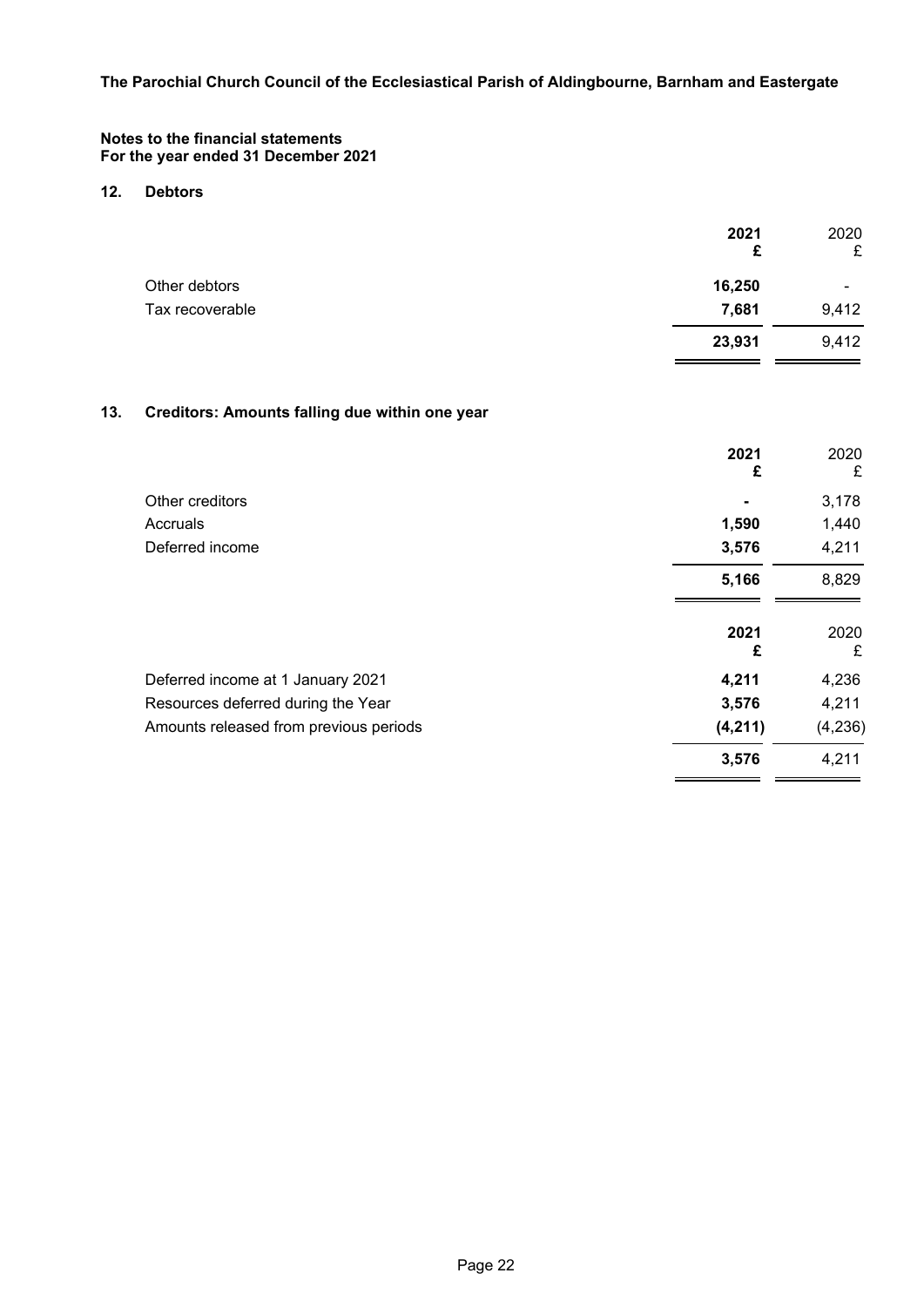### **Notes to the financial statements For the year ended 31 December 2021**

# **14. Statement of funds**

**Statement of funds - current year**

|                                              | <b>Balance at 1</b>  |         |                         |                                 |                         | <b>Balance at</b><br>31      |
|----------------------------------------------|----------------------|---------|-------------------------|---------------------------------|-------------------------|------------------------------|
|                                              | January<br>2021<br>£ | £       | Income Expenditure<br>£ | <b>Transfers</b><br>in/out<br>£ | Gains/<br>(Losses)<br>£ | <b>December</b><br>2021<br>£ |
| <b>Unrestricted</b><br>funds                 |                      |         |                         |                                 |                         |                              |
| <b>General Fund</b>                          | 96,320               | 126,159 | (111, 799)              | (1,869)                         | 7,577                   | 116,388                      |
| <b>Restricted</b><br>funds                   |                      |         |                         |                                 |                         |                              |
| Eastergate QQ<br>and<br>improvements<br>fund | 12,436               |         | (1, 845)                |                                 |                         | 10,591                       |
| Barnham<br>properties and<br>repairs         | 1,675                | 3,872   | (6, 707)                | 4,186                           |                         | 3,026                        |
| <b>Equipment hire</b>                        | 195                  |         |                         | (195)                           |                         |                              |
| <b>YCYH</b>                                  | 1,220                | 1,290   |                         |                                 |                         | 2,510                        |
| Aldingbourne<br>properties and               |                      |         |                         |                                 |                         |                              |
| repairs                                      |                      | 1,240   | (1, 484)                | 244                             |                         |                              |
| Jars of<br>compassion                        | 356                  | 762     | (394)                   |                                 |                         | 724                          |
| Barnham<br>Harding and<br>Fraser             |                      |         |                         |                                 |                         |                              |
| Legacies                                     | 2,433                |         |                         | (2, 433)                        |                         |                              |
| Youth project                                | 365                  |         |                         |                                 |                         | 365                          |
| Kneelers<br>Eastergate                       | 1,395                |         | (1, 462)                | 67                              |                         |                              |
| Kenya                                        |                      | 2,288   | (1, 012)                |                                 |                         | 1,276                        |
|                                              | 20,075               | 9,452   | (12, 904)               | 1,869                           |                         | 18,492                       |
| <b>Total of funds</b>                        | 116,395              | 135,611 | (124, 703)              |                                 | 7,577                   | 134,880                      |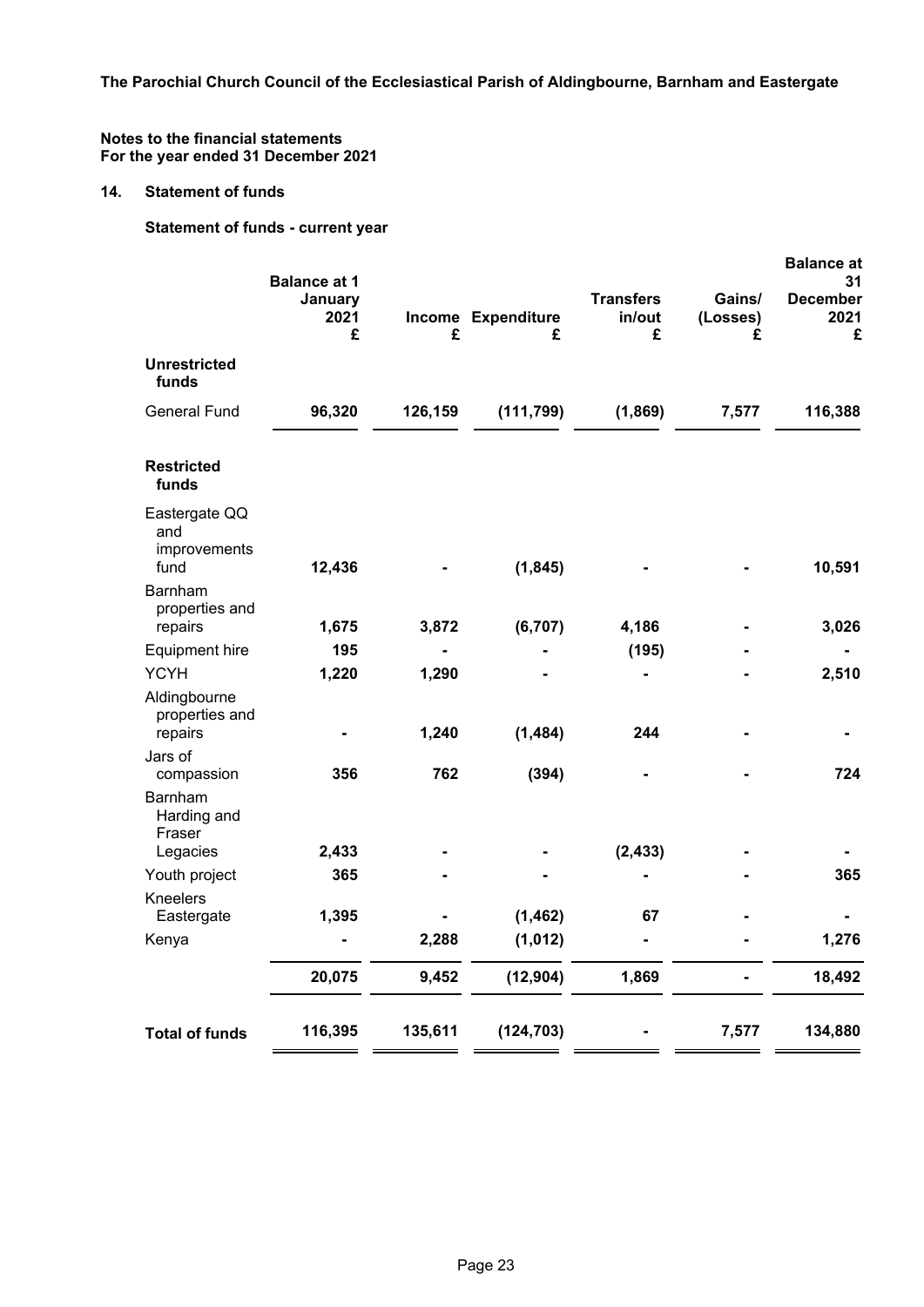# **14. Statement of funds (continued)**

# **Statement of funds - prior year**

|                                              | <b>Balance</b> at      |             |                  |                                 |                         | <b>Balance</b> at<br>31 |
|----------------------------------------------|------------------------|-------------|------------------|---------------------------------|-------------------------|-------------------------|
|                                              | 1 January<br>2020<br>£ | Income<br>£ | Expenditure<br>£ | <b>Transfers</b><br>in/out<br>£ | Gains/<br>(Losses)<br>£ | December<br>2020<br>£   |
| <b>Unrestricted</b><br>funds                 |                        |             |                  |                                 |                         |                         |
| <b>General Fund</b>                          | 105,440                | 94,193      | (106, 760)       | (93)                            | 3,540                   | 96,320                  |
| <b>Endowment</b><br>funds                    |                        |             |                  |                                 |                         |                         |
| Chancel trust                                | 26,836                 |             |                  |                                 | (26, 836)               |                         |
| <b>Restricted</b><br>funds                   |                        |             |                  |                                 |                         |                         |
| Eastergate QQ<br>and<br>improvements<br>fund | 10,361                 | 3,275       | (1,200)          |                                 |                         | 12,436                  |
| Barnham<br>properties and<br>repairs         | 1,675                  |             |                  |                                 |                         | 1,675                   |
| <b>Equipment hire</b>                        | 195                    |             |                  |                                 |                         | 195                     |
| <b>YCYH</b>                                  |                        | 1,220       |                  |                                 |                         | 1,220                   |
| Aldingbourne<br>properties and<br>repairs    |                        | 5,033       | (5, 126)         | 93                              |                         |                         |
| Jars of<br>compassion                        |                        | 356         |                  |                                 |                         | 356                     |
| Barnham<br>Harding and<br>Fraser             |                        |             |                  |                                 |                         |                         |
| Legacies                                     | 2,433                  |             |                  |                                 |                         | 2,433                   |
| Youth project                                | 500                    |             | (135)            |                                 |                         | 365                     |
| Kneelers<br>Eastergate                       |                        | 1,395       |                  |                                 |                         | 1,395                   |
|                                              | 15,164                 | 11,279      | (6, 461)         | 93                              |                         | 20,075                  |
|                                              |                        |             |                  |                                 |                         |                         |
| <b>Total of funds</b>                        | 147,440                | 105,472     | (113, 221)       |                                 | (23, 296)               | 116,395                 |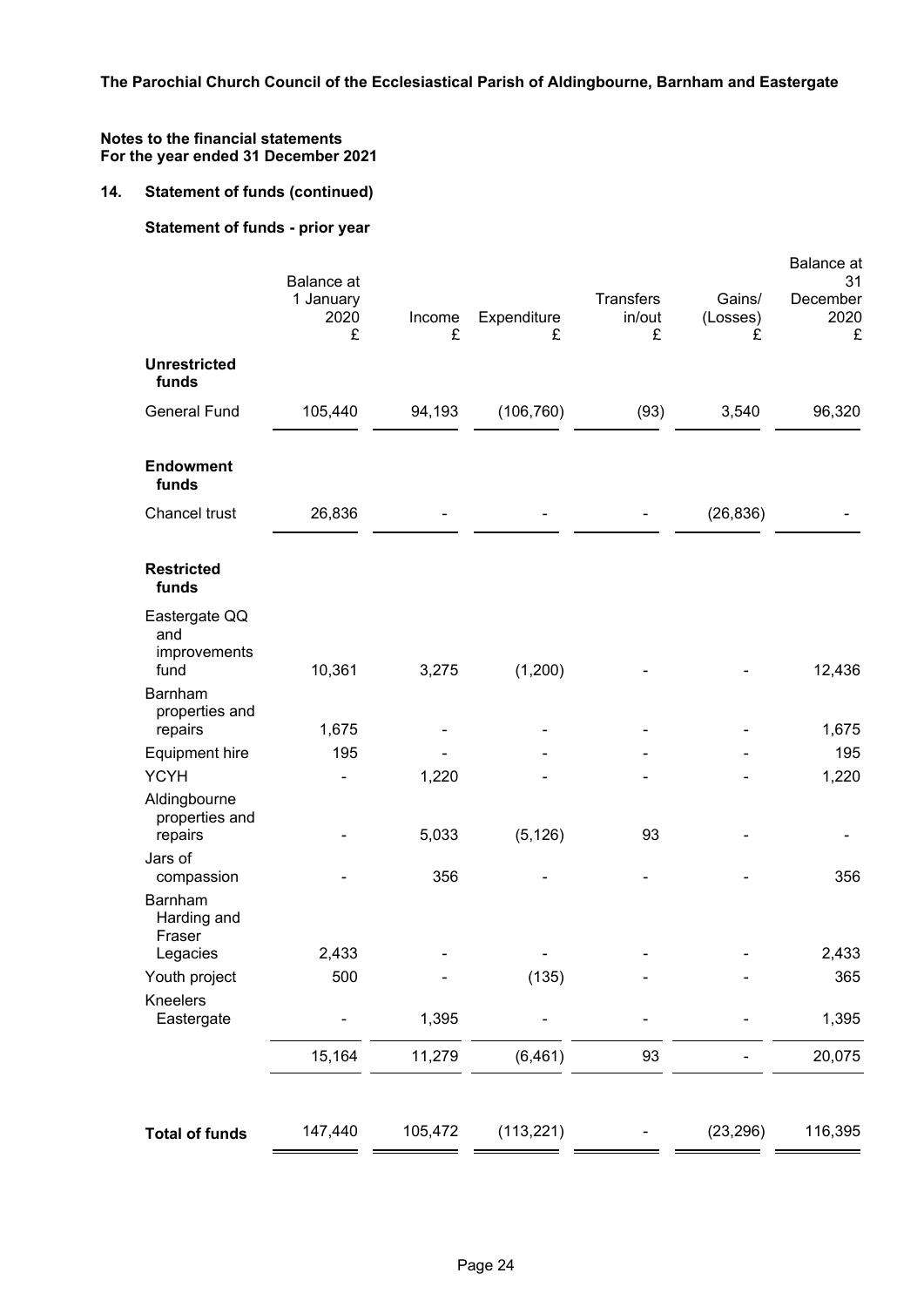#### **14. Statement of funds (continued)**

#### **Unrestricted fund**

The general fund represents free funds of the charity which are not designated for particular purposes.

#### **Restricted fund**

The property and repairs funds are retained towards major repairs, upkeep and improvements to the fabric and fittings of the churches and churchyards. The Norton legacy was given equally to the three churches and was used to fund roof repairs. The Barnham Harding and Fraser legacies have been given for expenditure on St Mary's Barnham church. The Jars of compassion fund is a collection fund to help church members in need.

# **Endowment fund**

Income from the Chancel trust endowment fund is retained for repair, maintenance and improvements to the Chancel of St Mary's Barnham. This was handed back to the diocese of Chichester see note 11 for details.